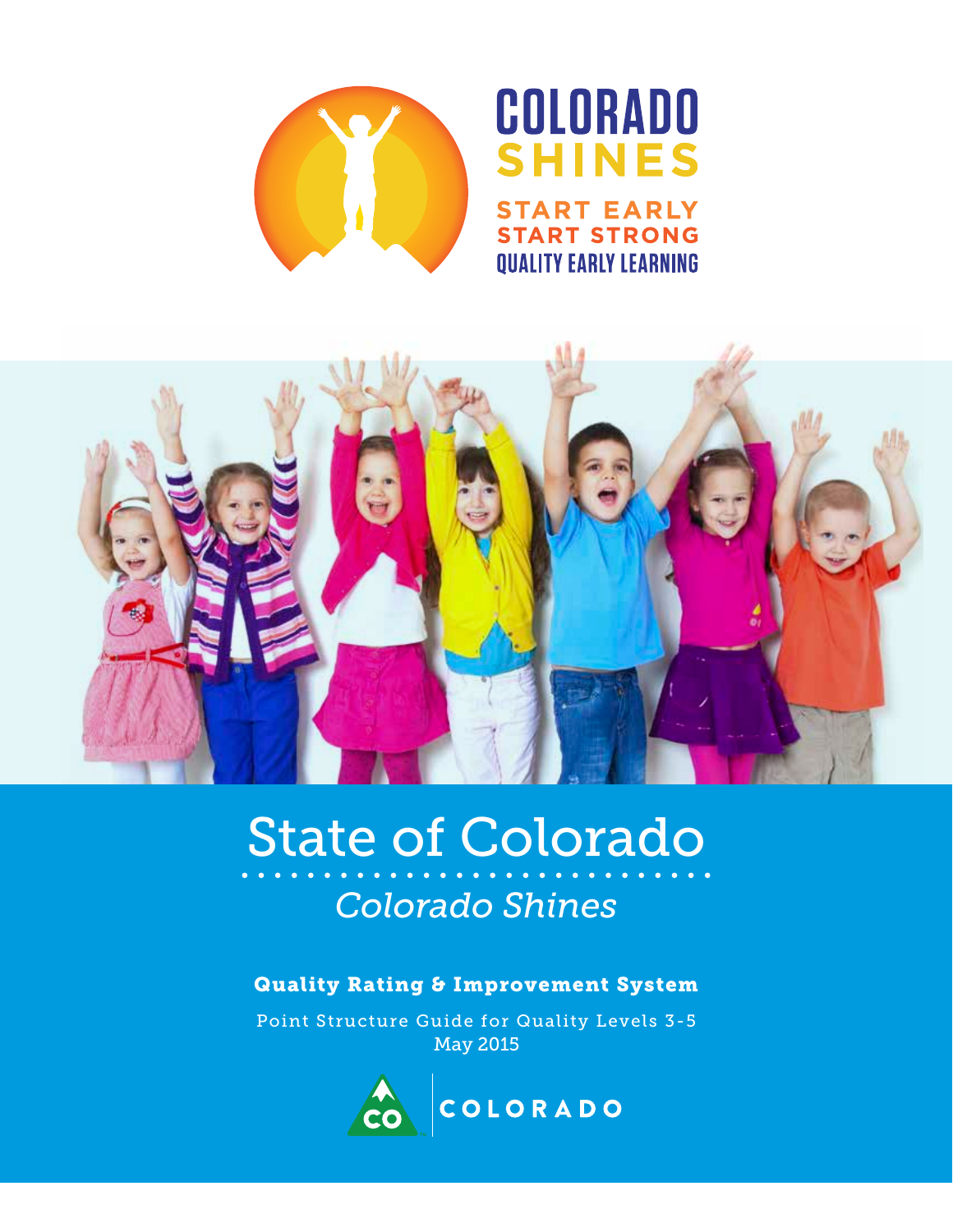

# Table of Contents

| <b>Standards &amp; Points</b>                            | 5  |
|----------------------------------------------------------|----|
| I. Standards & Criteria                                  | 5  |
| II. Licensing as the Foundation for QRIS                 | 8  |
| III. Structure and Content Of QRIS Ratings               | 9  |
| IV. Accountability and Monitoring                        | 10 |
| V. Determination of Ratings and Documenting Compliance   | 10 |
| VI. Alternative Pathways                                 | 11 |
| <b>VII. Monitoring Ratings</b>                           | 12 |
| <b>Provider Supports &amp; Incentives</b>                | 13 |
| I. QRIS For Early Education in Colorado                  | 13 |
| II. Program / Provider Supports                          | 13 |
| <b>III.</b> Financial Incentives                         | 14 |
| <b>Consumer Engagement &amp; Public Awareness</b>        | 15 |
| I. Education of Early Childhood Advocates                | 15 |
| II. Reaching Families & Consumers                        | 15 |
| Appendix I                                               | 17 |
| <b>Child Care Centers Standards and Points Framework</b> | 17 |
| Appendix II                                              | 27 |
| <b>Family Child Care Points Framework</b>                | 27 |



 $\overrightarrow{60}$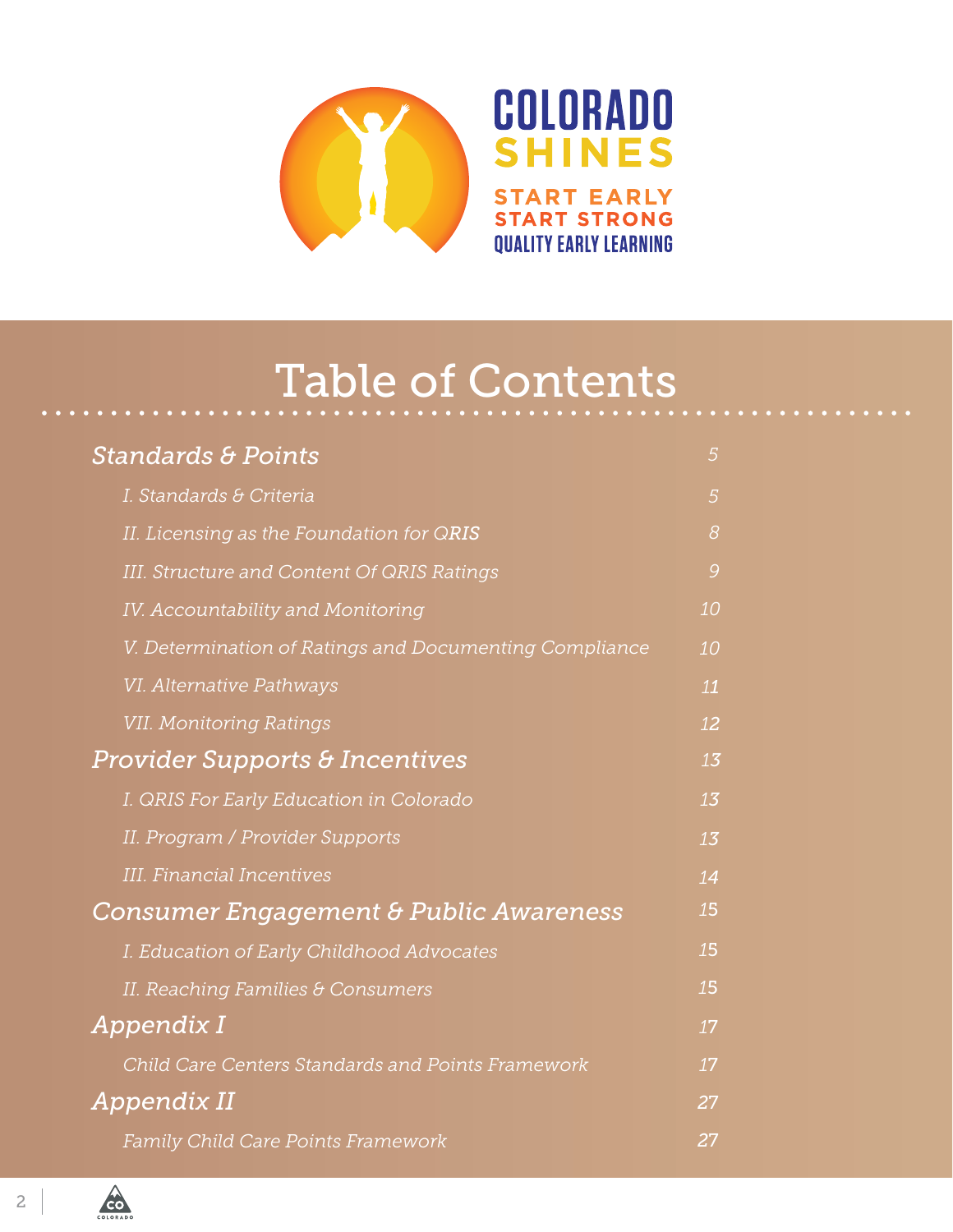

# Table of Tables

| <b>Table 1:</b> Child Care Centers                        | 6  |
|-----------------------------------------------------------|----|
| <b>Table 1A: Infant/Toddler Programs</b>                  | 6  |
| <b>Table 2:</b> Family Child Care                         | -7 |
| <b>Table 3:</b> Standards and Criteria of Colorado Shines | 9  |
| <b>ORIS</b>                                               |    |

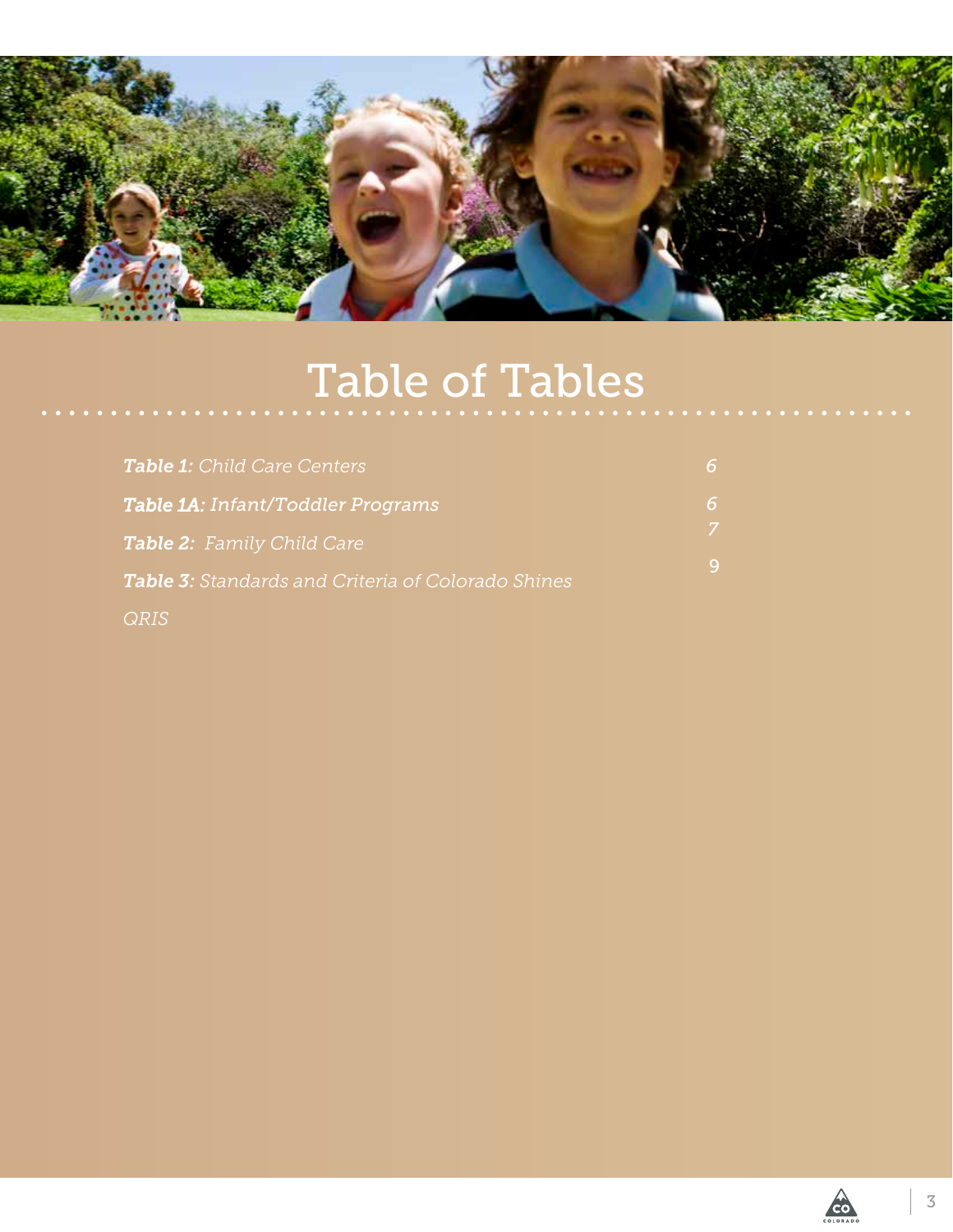# Introduction to Colorado Shines Quality Rating and Improvement System

Olorado's Quality Rating and Improvement System (QRIS), Colorado Shines, is the result of several years of collaborative design from early childhood stakeholders across the state and country. In 2012, Colorado engaged the result of several years of collaborative design from early childhood stakeholders Innovative Research to develop the design framework at the direction of the Early Childhood QRIS Design Committee. In 2013, Colorado was awarded a \$45 million Race to the Top Early Learning Challenge grant to invest in early childhood strategies that improve both the quality of early childhood education and the number of children with high needs being served by quality early childhood education programs. As part of that grant, Colorado will implement Colorado Shines QRIS that has been under design for the past two and a half years.

In July 2013 the Office of Early Childhood published an initial draft of the QRIS, called The Next

Generation QRIS, and input was received from early childhood education providers and early childhood leaders across Colorado. In September, the Office of Early Childhood issued a Request for Information to gather additional formal feedback about the design and implementation.

Formal and informal responses to the initial draft consistently addressed two areas for the design committee to review and revise: 1) Adjusting Workforce Qualifications to recognize experience or other alternatives to a formal early childhood degree and 2) More emphasis on Learning Environment with specific focus on teacher – child interactions.

The design committee, in consultation with the Office of Early Childhood published the Next Generation QRIS draft version 3 in November 2013. This version addressed previously noted concerns as well as additional concerns/ opportunities identified when reviewing the design. In March, 2014 the design was reviewed by research scientists, Donna Bryant and Noreen Yazejian, with the Frank Porter Graham Child Development Institute. After implementation of their feedback and a final evaluation by the design team, this final version was published in September, 2014.

In August, The Office of Early Childhood contracted with ratings administrator, Qualistar Colorado, who will provide further training materials and support to implement this version of Colorado Shines. Following implementation, a validation study will be conducted. A Colorado Shines Advisory Board will be engaged to actively review input and support the Ratings Administrator and Office of Early Childhood in making future results-based revisions as required.

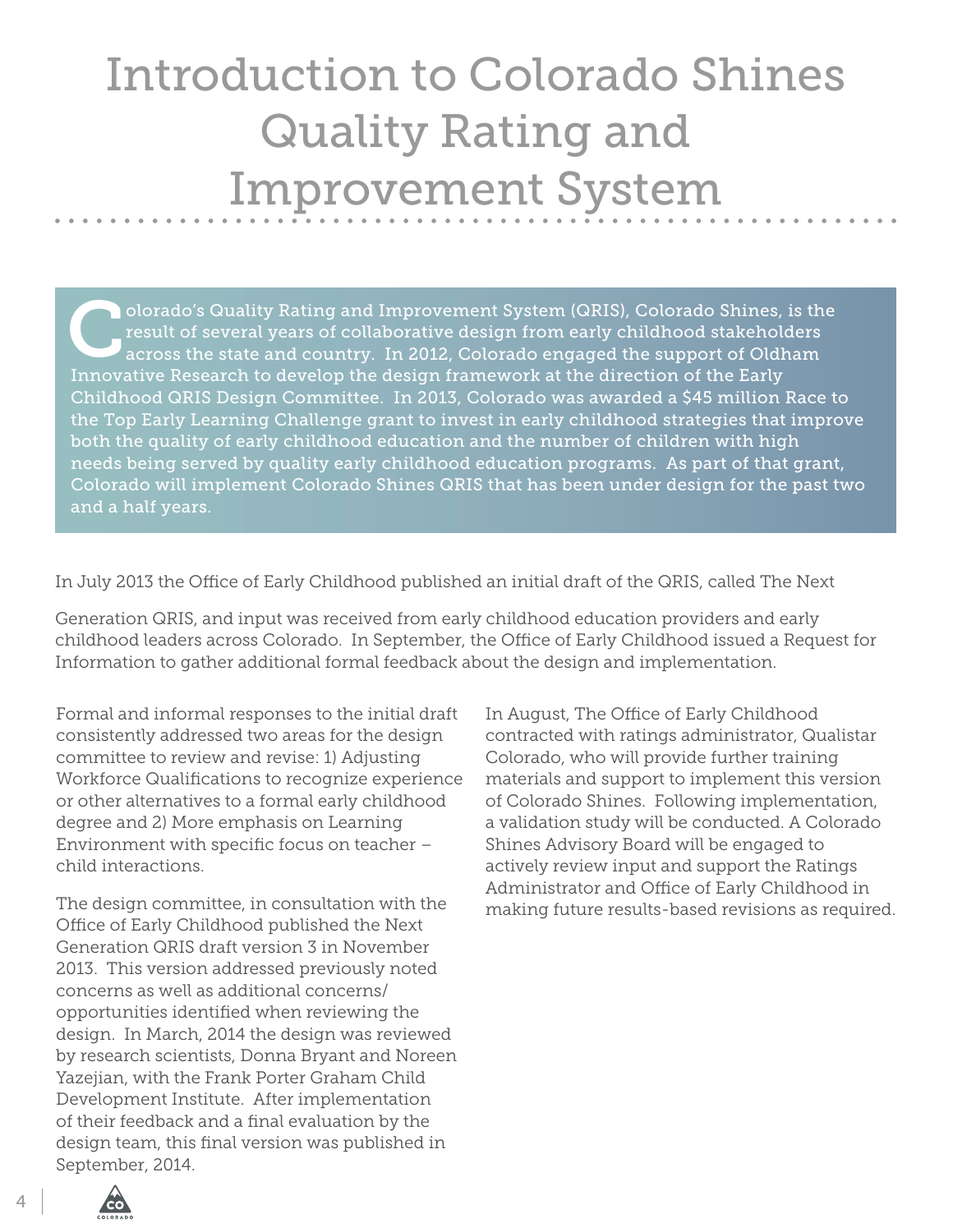### <span id="page-4-0"></span>I. Standards & Criteria

Colorado Shines standards will be based on an accumulation of points within five standard categories:

1) Workforce Qualifications and Professional Development; 2) Family Partnerships; 3) Leadership, Management and Administration; 4) Learning Environment; and 5) Child Health. Points must be gained within each of the five areas with a specified minimum number of points. The breakdown of the points is documented within the Standards and Points Framework applicable to the program or provider. Additional points may be earned in optional categories: 1) Home Language; 2) Additional Professional Staff 3) Professional Leadership and 4) Infant and Toddler CLASS Observations The provider may choose to apply up to two (2) earned optional points to only one of the five standard areas in order to increase the total score of that standards area. If optional points are added to

a standards area, it will be noted in the rating details on the Colorado Shines website to ensure transparency in ratings and scoring.

Colorado Shines QRIS standards apply to all licensed childcare centers and family childcare homes including preschool/Pre-K programs and licensed Early Head Start and Head Start programs. There are separate Standards and Points Framework documents outlining the standards and indicators for family childcare homes. While the standard areas for both centers and homes are the same, the indicators and points vary in order to properly address the unique characteristics of each sector and the underlying associated program standards. Throughout this document the term "program" is used, this term is meant to be inclusive of all licensed programs.

The standards and indicators within Standards and Points Framework are based on researchbased program standards (i.e., national accreditation, Head Start Performance, and other applicable national early childhood standards) and on Colorado's Child Care Licensing Rules and Regulations and Colorado's Quality Standards for Early Childhood Care and Education.



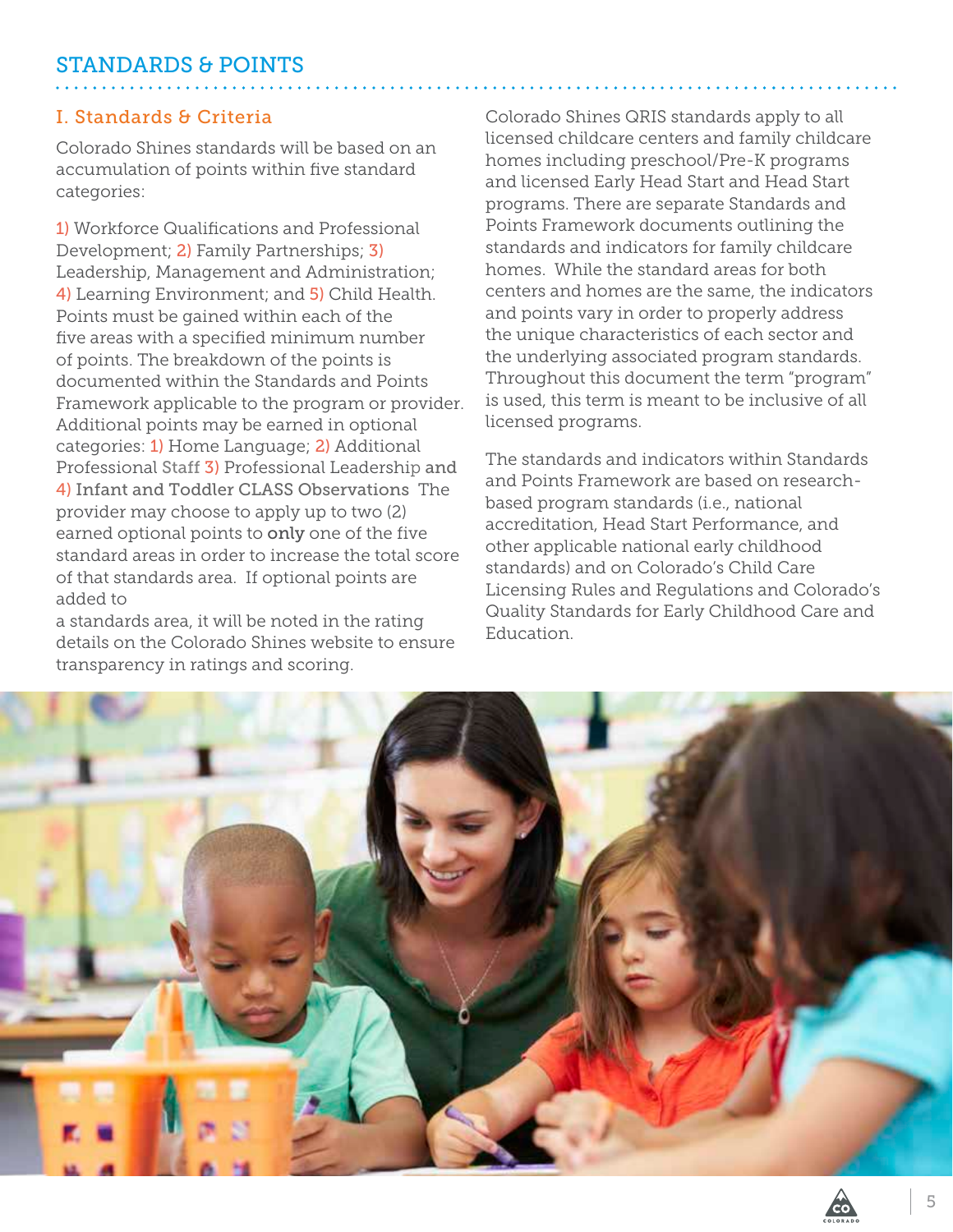#### <span id="page-5-0"></span>**Table 1:** Child Care Centers

| <b>Categories</b>                               | <b>Total</b><br><b>Possible Points</b> | <b>Level 3</b>                           | <b>Level 4</b>                           | Level 5                               |
|-------------------------------------------------|----------------------------------------|------------------------------------------|------------------------------------------|---------------------------------------|
| 1. Workforce Qualifications<br>and Professional | 31                                     | 8                                        | 12                                       | 18                                    |
| 2. Family Partnerships                          | 22                                     | 10                                       | 13                                       | 20                                    |
| 3. Leadership, Management<br>& Administration   | 26                                     | 12                                       | 18                                       | 24                                    |
| 4. Learning Environment                         | 29                                     | 8                                        | 13                                       | 22                                    |
| 5. Child Health                                 | 14                                     | 5                                        | $\tau$                                   | 9                                     |
| Optional available points:                      | 12                                     |                                          |                                          |                                       |
| Minimum requirement for Rating                  |                                        | 43                                       | 63                                       | 93                                    |
| Environment<br>Ratings                          |                                        | At least<br>3.75<br>with no<br>classroom | At least<br>4.75<br>with no<br>classroom | At least 5.75<br>with no<br>classroom |
| Score                                           |                                        | below a 3.0                              | below a 4.0                              | below a 5.0                           |

#### **Table 1A: Programs serving only Infants/Toddlers**

Embedded in the point*'*s structure for Learning Environment is the ability for center based programs to use the Pre-School CLASS assessment tool to earn points. As Infant/Toddler programs do not have the ability to earn these points, the Learning Environment point structure for Infant/Toddler programs changes. The following table shows how the Learning Environment points change for Infant/Toddler programs. All other standard areas remain the same.

| <b>Categories</b>                 | <b>Total Possible</b><br><b>Points</b> |    |    | <b>Level 3</b> Level 4 Level 5 |
|-----------------------------------|----------------------------------------|----|----|--------------------------------|
| 4. Learning Environment           | 23                                     |    | 10 | 17                             |
| Minimum Requirement for<br>Rating |                                        | 41 | 60 | 88                             |



 $\overrightarrow{c}$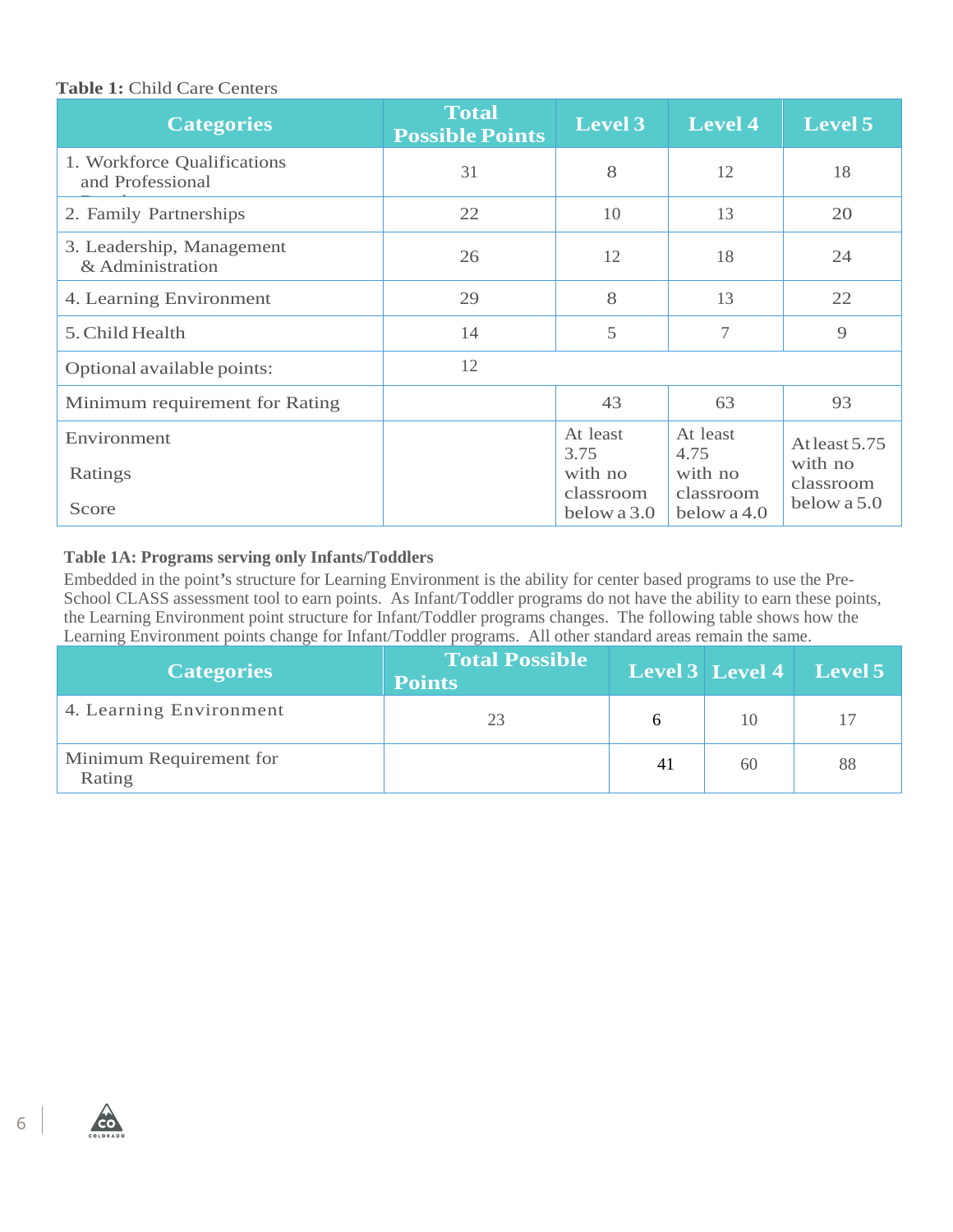#### <span id="page-6-0"></span>**Table 2:** Family Child Care

| <b>Categories</b>                                           | <b>Total</b><br><b>Possible Points</b> | <b>Level 3</b>   | <b>Level 4</b>   | <b>Level 5</b>   |
|-------------------------------------------------------------|----------------------------------------|------------------|------------------|------------------|
| 1. Workforce Qualifications and<br>Professional Development | 11                                     | 3                | 5                |                  |
| 2. Family Partnerships                                      | 20                                     | 8                | 10               | 14               |
| 3. Leadership, Management &<br>Administration               | 6                                      | 3                | 4                | 5                |
| 4. Learning Environment                                     | 27                                     | 6                | 9                | 16               |
| 5. Child Health                                             | 14                                     | 5                | 7                | 8                |
| Optional Available Points                                   | 12                                     |                  |                  |                  |
| Minimum requirement for Rating                              |                                        | 25               | 35               | 50               |
| <b>FCCERS-R Score</b>                                       |                                        | At least<br>3.75 | At least<br>4.75 | At least<br>5.75 |

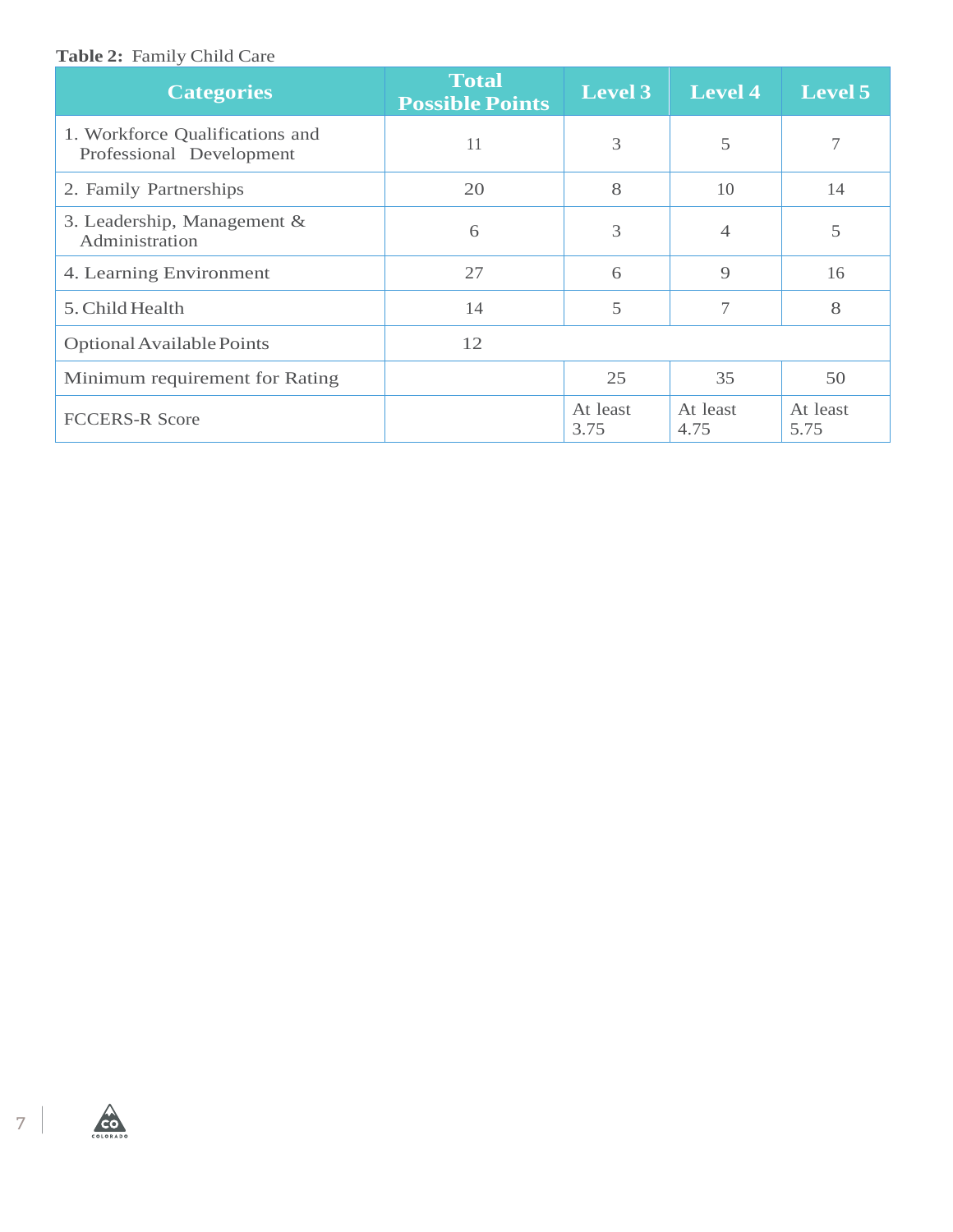# <span id="page-7-0"></span>II. LICENSING AS THE FOUNDATION FOR QRIS

Licensing Specialists within the Colorado Department of Human Services (CDHS), Division of Early Care and Learning will verify Levels 1 and 2 of Colorado Shines Quality Rating Improvement System. Level 1 will be automatically designated to all programs and providers who hold a license in good standing. Level 2 designations will be awarded to those programs and providers that have a license in good standing, have staff registered into the Colorado Shines Professional Development and Information System (PDIS), meet the quality indicators<del>'</del> (centers), have engaged in the self-assessment process resulting in a quality improvement plan and have completed Colorado Shines QRIS-Level 2 Trainings<sup>2</sup>.

 $\bm{1}$  The quality indicators are available to programs through the Colorado Shines QRIS Level 2 Trainings in the Colorado Shines Professional Development Information System, the Office of Early Childhood Website, or though the program's assigned licensing specialist.

 $\overline{2}$  75% of a center's staff will be required to have completed the Colorado Shines Level 2 QRIS trainings. At least one staff member per classroom must have completed the trainings. New employees will need to have a plan to complete required trainings within 90 days of their hire date this will count toward 75%.

Beginning with childcare licensing as the foundation for building quality, Levels 3-5 on Colorado Shines QRIS will be verified by the Quality Ratings Administrator. The higher-level designations will be determined through points achieved by demonstrating quality indicators during program observations. The point system is designed to be flexible and allow programs/ providers to develop and demonstrate quality in a variety of ways.



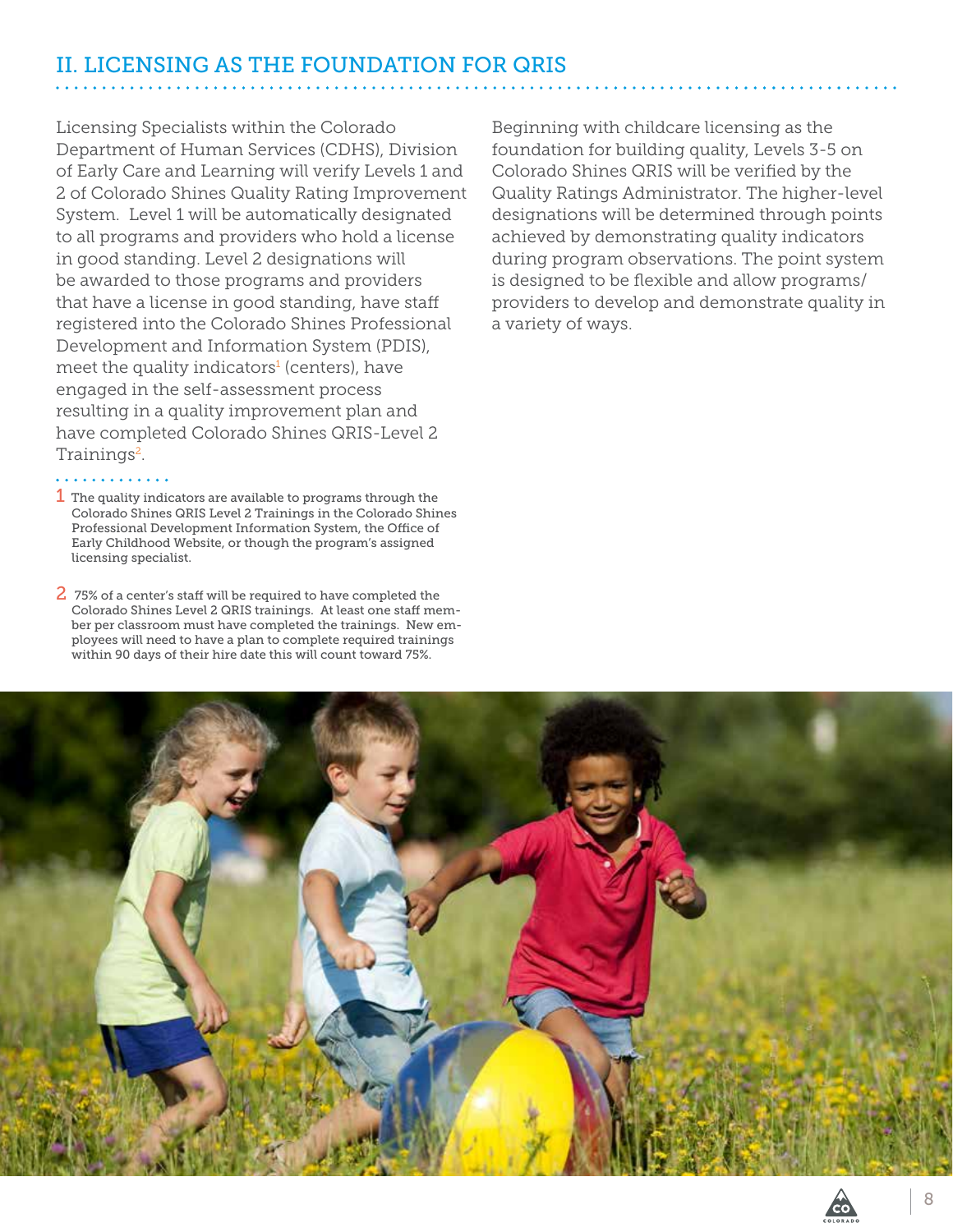## <span id="page-8-0"></span>III. STRUCTURE AND CONTENT OF QRIS RATINGS

The standard categories included within Colorado Shines QRIS will be: 1) Workforce Qualifications and Professional Development; 2) Family Partnerships; 3) Leadership, Management, and Administration; 4) Learning Environment; and 5) Child Health. The indicators within the standards are noted in the Standards and Points Framework (see Appendix I) applicable to the program or provider.

**Table 3:** Standards and Criteria of Colorado Shines QRIS

| <b>Standard Categories</b>                        | <b>Criteria</b>                                                            |
|---------------------------------------------------|----------------------------------------------------------------------------|
|                                                   | <b>Director Qualifications</b><br>a <sub>z</sub>                           |
| <b>Workforce Qualifications</b><br>& Professional | Early Childhood Teacher Qualifications<br>b.                               |
| Development                                       | Early Childhood Assistant Teacher & Aides Qualifications<br>C <sub>1</sub> |
|                                                   | Ongoing Professional Development<br>d.                                     |
|                                                   | HomeLanguage<br>a.                                                         |
|                                                   | <b>Cultural Sensitivity</b><br>b.                                          |
| Family Partnerships                               | Transitions<br>$\mathbf{C}$ .                                              |
|                                                   | <b>Engagement of Families</b><br>d.                                        |
|                                                   | <b>Engagement of Communities</b><br>e.                                     |
|                                                   | Program Evaluation<br>a.                                                   |
| Leadership, Management                            | Personnel<br>b.                                                            |
| & Administration                                  | <b>Benefits</b><br>$\mathbf{C}$ .                                          |
|                                                   | <b>Business Administration</b><br>d.                                       |
|                                                   | Curriculum<br>a.                                                           |
| Learning Environment                              | Ratio, Group Size & Continuity of Care<br>b.                               |
|                                                   | Observational Assessment of Program<br>c.                                  |
|                                                   | Child Assessment<br>d.                                                     |
| Child Health                                      | <b>Child Health Promotion</b><br>$a_{-}$                                   |
|                                                   | Home Language<br>a.                                                        |
| <b>Optional Points</b>                            | Additional Professional Staff<br>b.                                        |
|                                                   | c. Professional Leadership                                                 |
|                                                   | <b>CLASS Infant/Toddler</b><br>d. I                                        |

C olorado Shines QRIS will consist of classroom/home observations using research-based assessment tools by a trained, independent and reliable assessor for programs seeking Level 3-5 designations. These tools will be used and the scores determined will impact the

quality level a program/provider receives. For centers, 50% of classrooms will be assessed with at least one classroom per age group represented in the assessment. Classroom assessment tools will be appropriate for the age group within the classroom being assessed.



 $\mathbf{L}$  and  $\mathbf{L}$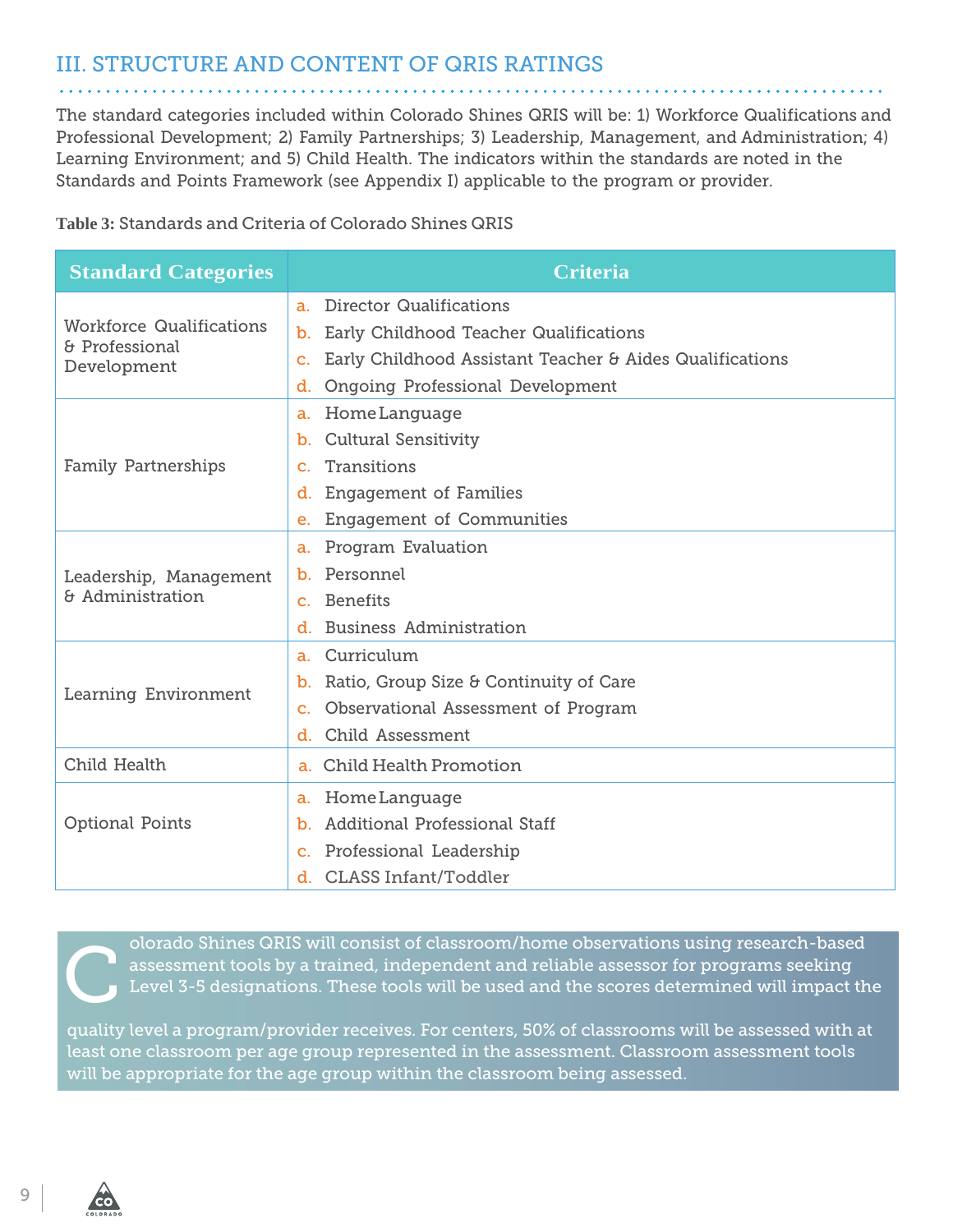# <span id="page-9-0"></span>IV. ACCOUNTABILITY AND MONITORING

The following describes documenting compliance, determination of ratings, alternative pathways, and monitoring the ratings of Colorado Shines QRIS. To better understand the nature of accountability and monitoring of a QRIS, Anne Mitchell in her 2005 publication, *Stair Steps to Quality: A Guide for States and Communities Developing Quality Rating Systems for Early Care and Education*  defines these terms as follows:

- Accountability is the process of using valid and reliable methods of assessment to monitor compliance with a set of standards.
- Assessment is a systematic approach for gathering information to make a judgment about the component of quality that a standard(s) addresses to then assign a quality rating.
- Monitoring is keeping track of compliance with each of the standards.

### V. DETERMINATION OF RATINGS AND DOCUMENTING COMPLIANCE

A Level 1 rating will be determined by current licensing criteria. If a program/provider meets all requirements of The Departments Division of Early Care and Learning licensing, the program/ provider will receive a Level 1 rating.

Programs/providers that wish to move through Colorado Shines QRIS Levels can voluntarily apply for a higher rating (2 - 5) by providing evidence to meet the level requirements. If a program/provider chooses not to move ahead in the QRIS then they will remain at a Level 1 unless licensing compliance changes.

Licensing Specialists with the Division of Early Care and Learning will verify a Level 2 rating at the next routine licensing inspection. To reach a Level 2 rating, programs/providers must complete:

- Colorado Shines QRIS Level 2 Training requirements;
- Ensure enrollment of staff in the Colorado Shines PDIS;
- Conduct a self-assessment; meeting all the core quality indicators; and
- Develop a quality improvement plan. Assistance in conducting self-assessments and the development of quality improvement plans will be supported through Level 2 Trainings.

Programs/providers seeking a Level 3-5 Colorado Shines rating will use the *State of Colorado's QRIS Provider Guidance Document*<sup>1</sup> to determine the evidence they can provide to earn points at a Level 3, 4, or 5 rating. Those interested in a Level 3-5 rating will submit an application to the Colorado Shines Quality Ratings Administrator who will designate all Level 3-5 ratings. Level 3-5 ratings require that programs/providers provide evidence to verify that a certain number of points have been achieved; meet threshold scores from the ERS based on an observation by an independent, reliable observer; and develop a quality improvement plan based on results from the assessor observation.

. . . . . . . . . . . . .

 $1$  In development by the QRIS Ratings vendor with input from the QRIS Advisory Team

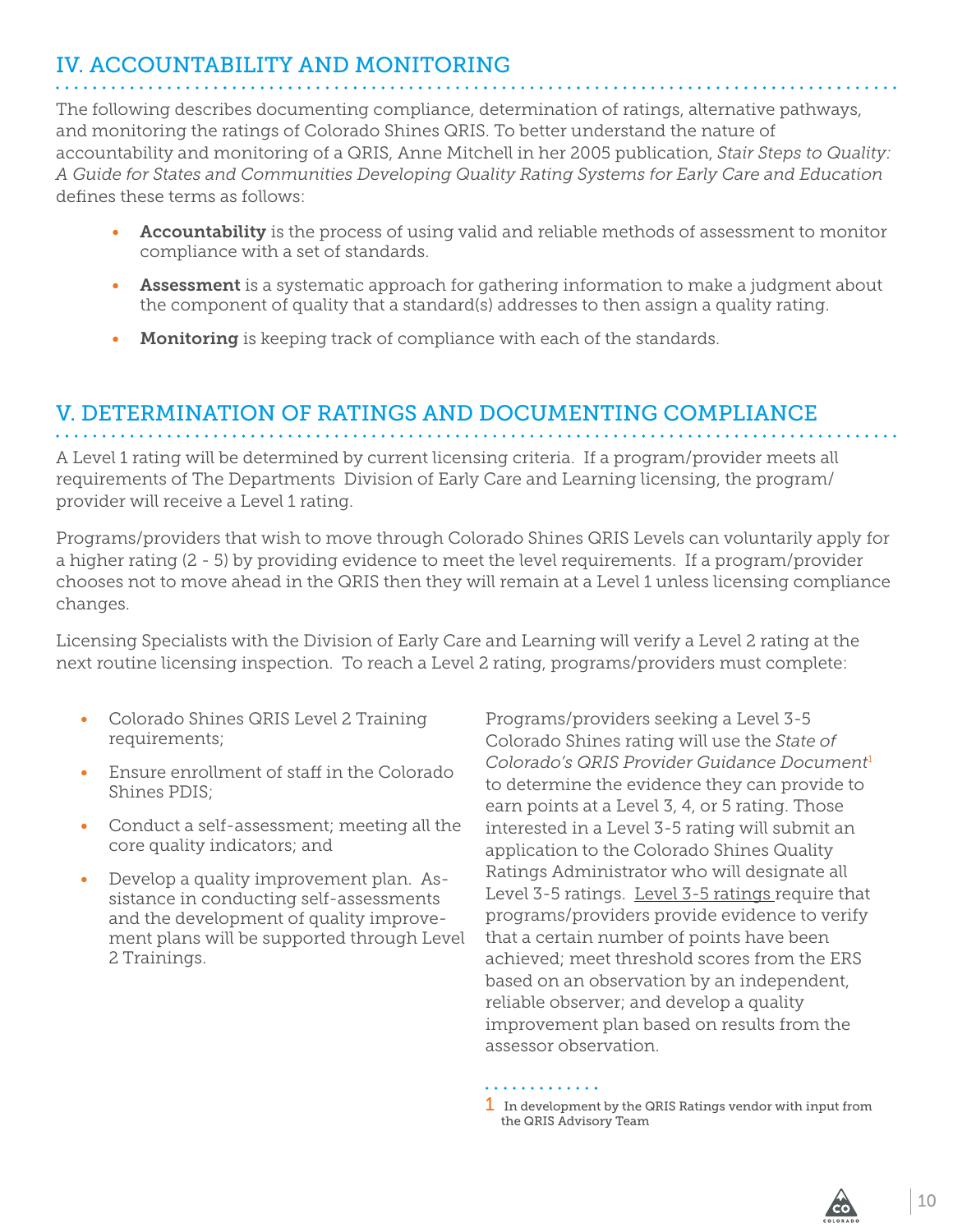# <span id="page-10-0"></span>VI. ALTERNATIVE PATHWAYS

Alternative pathways to meet the standards for Levels 3 and 4 are part of Colorado Shines QRIS. An alternative pathway means that the program meets or exceeds the QRIS standards by being in compliance with an approved accreditation. Accrediting entities have the option to apply for approval and will be included in Levels 3 and 4 based on their submitted application. Approved accrediting entities will be published by The Department.

Programs/providers that are accredited by an approved accrediting entity must complete the QRIS and ensure registration of staff in PDIS.

4. Additionally, programs must submit a copy of their accreditation certificate and annual report of continued accreditation compliance.

Early Head Start and Head Start programs, either grantee or delegate agencies, will also be recognized as an alternative pathway to attaining Levels 3 and 4.

Programs/providers that have a current review report from the Office of Head Start (OHS) and have had no outstanding non-compliance issues will automatically be rated at a Level 4 provided they submit all documents of their most recent review, including documentation from OHS that shows no outstanding non-compliance issues, and their annual Program Information Report.

For programs that have a current Qualistar Rating prior to the implementation of Colorado Shines QRIS, a direct crosswalk will occur (example: a program with a star 2, 3 or 4 rating in Qualistar will be recoginized as a quality level 2, 3 or 4 in Colorado Shines). Once the program's quality rating expires, the program/provider must comply with the Colorado Shines QRIS standards.

Alternative Pathway programs who wish to pursue a Level 5 quality rating must participate in an on-site assessment by a Colorado Shines assessor, provide evidence to verify that the minimum number of points has been achieved; and meet threshold scores from the ERS based on an observation.

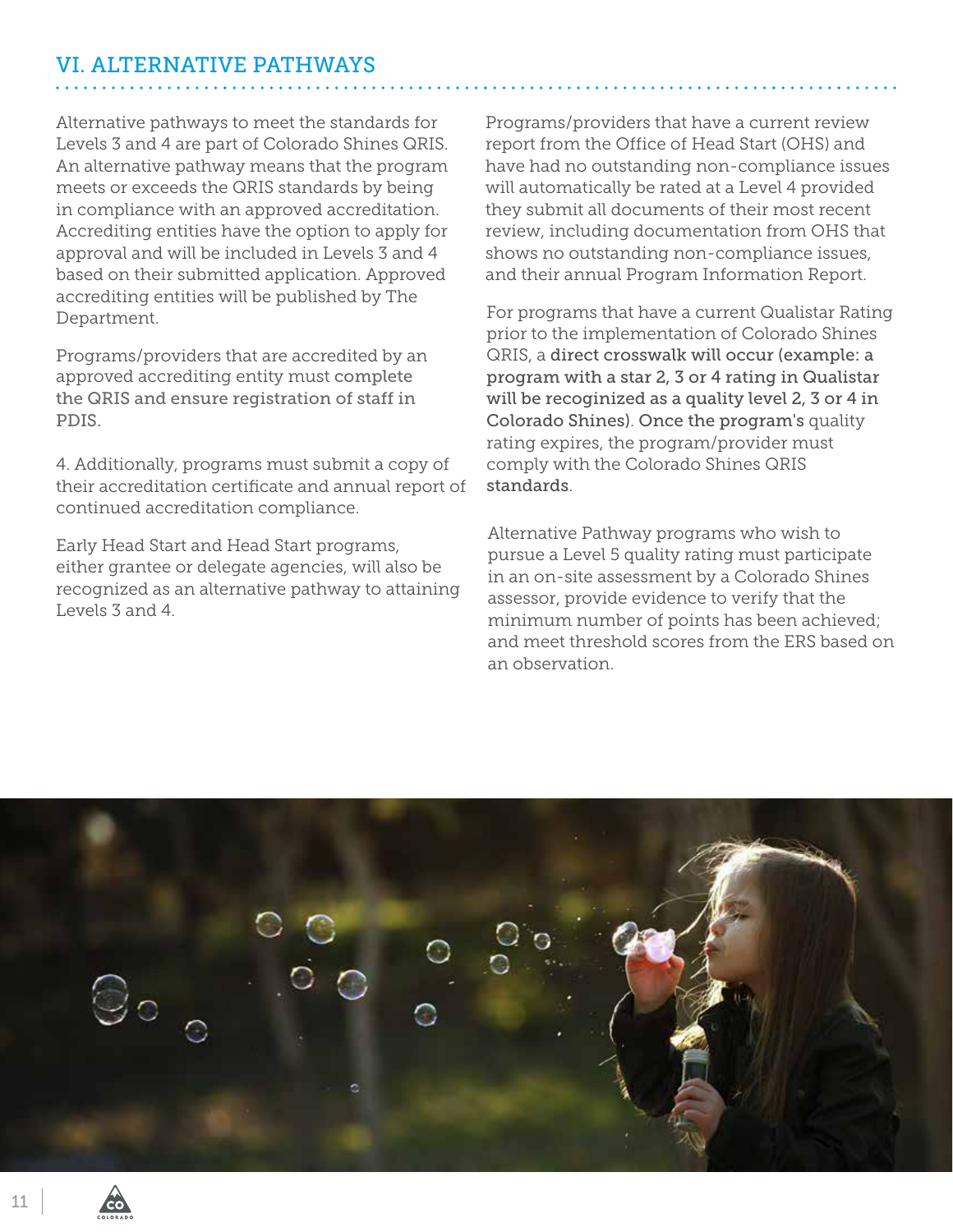### <span id="page-11-0"></span>VII. MONITORING RATINGS

**Example 19 Series 2018** rograms attaining Levels 3-5 in Colorado Shines will be monitored every three years, barring no major changes within the program. Programs at Levels 1 and 2 will be monitored as per the Division of barring no major changes within the program. Programs at Levels 1 and 2 will be Situations that would indicate a major change and potentially an additional monitoring visit or call for further evidence would include:

- serious licensing violation;
- change in ownership;
- change in director;
- change in/or additional location;
- a request for a higher rating

For programs/providers rated at a Level 3, 4, or 5, an annual QRIS report<sup>2</sup> will be submitted to the Colorado Shines Quality Ratings Administrator verifying that there has been no major changes and that the rating is still verifiable through an annual self-assessment and a careful review of the quality (or continuous) improvement process, including the actions highlighted within the quality improvement plan. For those programs/ providers that have a Level 1 or 2 rating, monitoring will be conducted by the Division's Licensing Specialists during their scheduled visit. Level 2 programs/providers will report on their progress of meeting objectives highlighted within the quality improvement plan and will establish new goals for the next year based on their self-assessment. Any new staff will also need to complete the Colorado Shines QRIS Level 2 Trainings.

For those that have received a rating through an alternative pathway, annual reports submitted to accrediting bodies or the Office of Head Start, along with updating any required information in Colorado Shines are sufficient as long as there is inclusion of the continuous quality improvement component.

Colorado Shines QRIS ratings are not stagnant. All QRIS ratings will need to be verified annually through QRIS reporting and, for Levels 3-5, every third year through on-site assessments. If after monitoring, a program/provider drops to a

lower rating, the program/provider will have the opportunity to restore their former, higher rating if they choose. This can be done by developing a written plan for restoring compliance with measureable, timed, evidence-based action steps that can be monitored for compliance. This plan must be implemented within three months (more time can be given if negotiated with the ratings administrator) for the higher rating to be honored and publicized. If the program/provider does not follow through with developing and implementing the restoration plan then the lower rating designation will be the new, public rating.

If a program/provider rated at Level 1 or 2 wishes to appeal their rating designation, they can follow the dispute process established by The Department. For those programs with a Level 3-5 rating, the provider/program can follow the dispute procedure established by the Colorado Shines Quality Ratings Administrator. Making the ratings public will be suspended for those programs/providers appealing their rating until a resolution is reached. All programs/providers will be informed of the dispute process both verbally and in writing at the time of their rating.

An advisory board will be developed to guide the policies, procedures, and practices of Colorado Shines QRIS. This advisory structure will consist of a variety of state and other agency stakeholders.

2 Currently in development

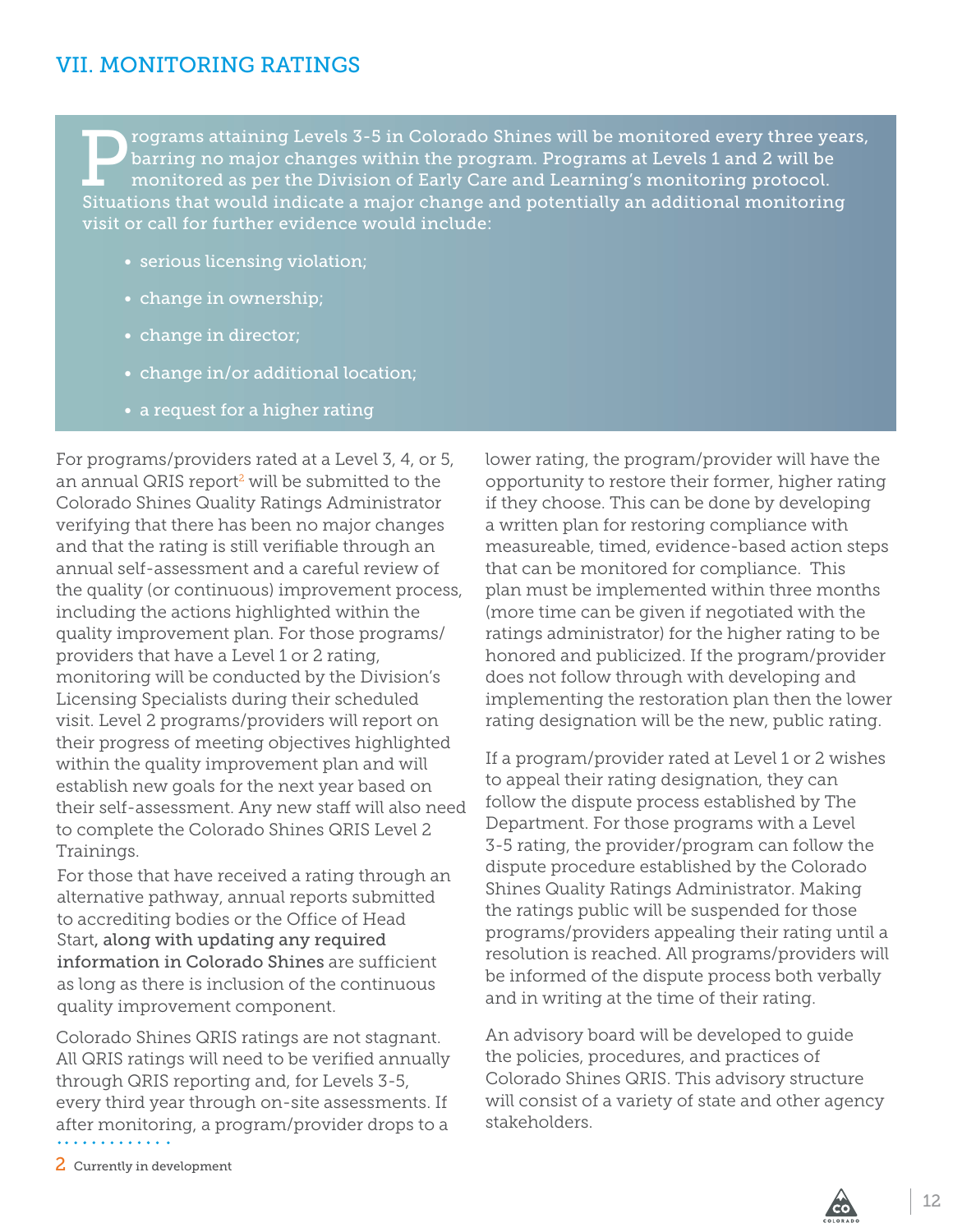# Program/Provider Supports & Incentives

# <span id="page-12-0"></span>I. QRIS FOR EARLY EDUCATION IN COLORADO

The organizations, agencies, and other stakeholders that support Colorado Shines QRIS in our state are vast, consisting of both the private and public sector. Incentivizing Colorado Shines QRIS is critical to participation our state are vast, consisting of both the private and public sector. Incentivizing Colorado experiences for children and families are important to Colorado. The Department is working to ensure incentives and supports will be provided to participants of Colorado Shines QRIS to promote higher quality and to help offset the costs of providing high quality education and care.

# II. PROGRAM / PROVIDER SUPPORTS

Program/provider supports will be available to those volunteering to advance through QRIS. The supports will include professional development, technical assistance, and outreach/ information.

#### a. Professional Development

Professional development opportunities will be a support to participants of Colorado Shines. Level 2 will feature online accessible professional development training modules specific to the QRIS standard areas, which will be aligned with the newly developed Colorado's Competencies for Early Childhood Educators and Administrators. Professional development specific to ERS, program self-assessment, and developing a quality improvement plan will be included to those wanting to improve quality through advancement within the QRIS levels. All professional development related to QRIS will be directly linked to the Competencies and the Professional Development Information System as well.

To ensure high quality and consistent delivery, specialized professional development as well as a credential will be required of anyone wishing to provide coaching/mentoring services to Colorado Shines participants.

#### b. Technical Assistance (includes "Relationship-Based Professional Development")

Technical assistance will be an integral part of Colorado Shines. Technical assistance will be available at all rating levels and will include support through a website with a link specific to programs/providers that will include QRIS information, forms, contact information and resources; a toll-free support line to access staff who can answer questions related to the QRIS; an email address to access a staff person to assist with questions electronically; and QRIS orientations. Another component of available technical assistance is known as relationshipbased professional development, which will include coaching from a Colorado Shines Coach. Coaches will be trained and credentialed in order to properly support those who wish to improve quality through advancement within the QRIS levels<sup>1</sup>.

 $1$  Costs, if any, of relationship based coaching will be determined based on cost model analysis.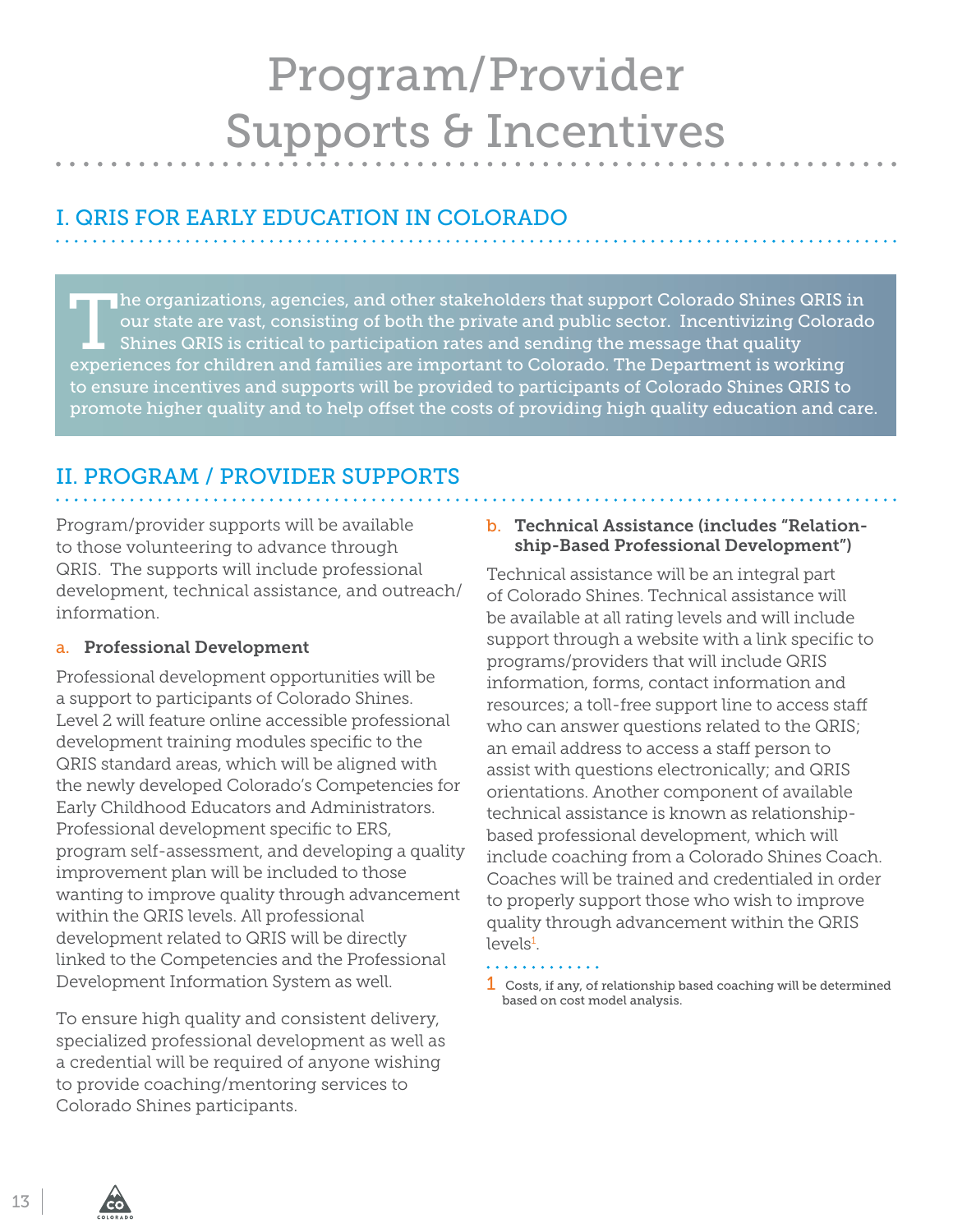<span id="page-13-0"></span>

#### c. Outreach & Information

The Quality Ratings Administrator, The Department and partners will develop resources, examples, and templates that are accessible to programs/providers as they navigate through the QRIS. The program guide<sup>2</sup> will be reviewed and revised annually by the QualityRatings Administrator and will be accessible in a variety of formats and will consider appropriate languages and literacy rates.

The Colorado Shines website, launched November 2014, includes a link specific for programs/ providers, resources that can be downloaded for programs/providers, accurate QRIS ratings, information on available professional development opportunities, how to access technical assistance and how to access and qualify for financial incentives, and other relevant information for parents. Colorado Shines website will be updated in a timely manner to ensure the most accurate information is reflected.

Benchmarks for participation rates and levels of quality have been established to determine QRIS progress over time. Colorado Shines Advisory

 $2\,$  To be developed by the contracted vendor with input from the QRIS Advisory Group.

Board will receive annual reports of progress toward meeting benchmarks and will support the strategic plan to meet established benchmarks.

#### d. FINANCIAL INCENTIVES

Financial incentives will be available to Colorado Shines QRIS participants at the completion of Level 2 and for Levels 3-5 to assist in the costs to provide higher standards of quality education and care. These incentives will be aligned to program quality improvement plans and can be applied for through the Colorado Shines website.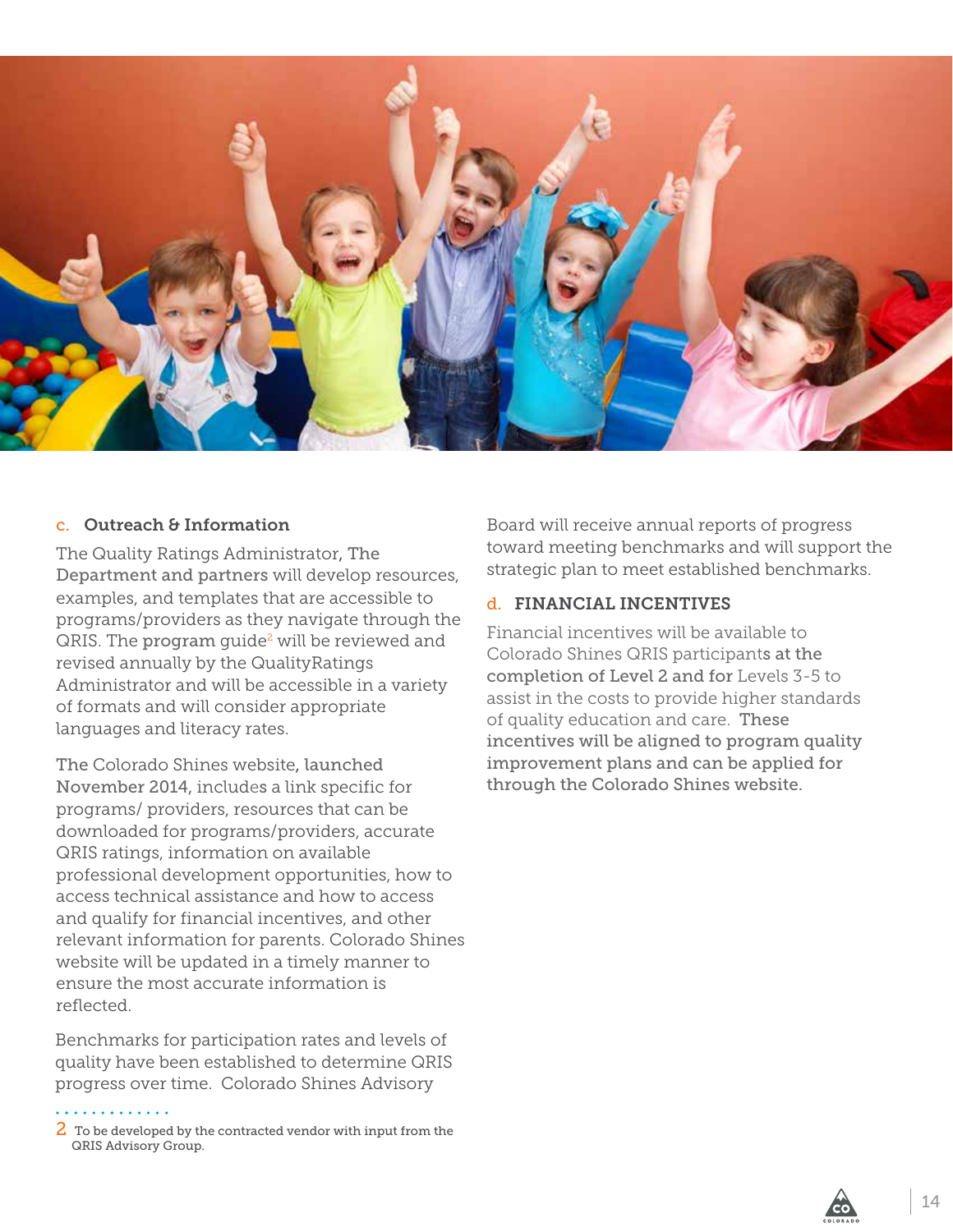# <span id="page-14-0"></span>Consumer Engagement & Public Awareness

# I. EDUCATION OF EARLY CHILDHOOD ADVOCATES

olorado has an array of service providers that engage with early childhood programs and providers on a regular basis. A concerted effort will be placed on educating and informing these early childhood advocates ensuring consistent messages are articulated about Colorado Shines.

Written materials, presentations, and QRIS resources will be disseminated to organizations, agencies, and other stakeholders participating in Colorado Shines QRIS orientation sessions throughout Colorado in order to assist programs/providers to better understand the benefits of providing highquality experiences and environments for children by participating in Colorado Shines. The Colorado Shines website will be an important tool to orient organizations, agencies, and other stakeholders on up-to-date QRIS resources and information.

# II. REACHING FAMILIES & CONSUMERS

One of the main reasons for developing a QRIS is to assist families in choosing and evaluating care for their children. To campaign for the success of a QRIS, messages are being designed for a variety of audiences (families, providers, stakeholders) to promote the value of the system. As noted by Anne Mitchell in her 2005 publication, *Stair Steps to Quality: A Guide for States and Communities Developing Quality Rating Systems for Early Care and Education:*

"Not everyone will see the inherent benefits of QRS. Some may oppose QRS due to ideological concerns, which frequently include the belief that child care minimizes the role of families. A strategy employed by supporters of QRS is listening to concerns, seeking common ground based on what is good for children, and responding with facts that explain why the QRS is being developed. Research on program quality is often part of the explanation, along with affirmation that families are children's first teachers and that many children are in out-of home programs because their families work."

Engaging and educating families is a critical component of public outreach to help families understand, choose and evaluate high-quality care and education settings that meet their family's needs. Colorado Shines QRIS will design, implement and evaluate marketing strategies that are family-friendly and consider literacy rates, English-language proficiency, and adult caregivers with disabilities in order to do so effectively.

The following modalities will be part of reaching families and consumers through Colorado Shines:

Easily recognized symbols will be used to show the different levels within the QRIS so that families/consumers can easily see what level child care programs/providers are rated;

**Easy, widespread access to ratings and what** they mean along with a variety of ways to obtain rating information will be available;

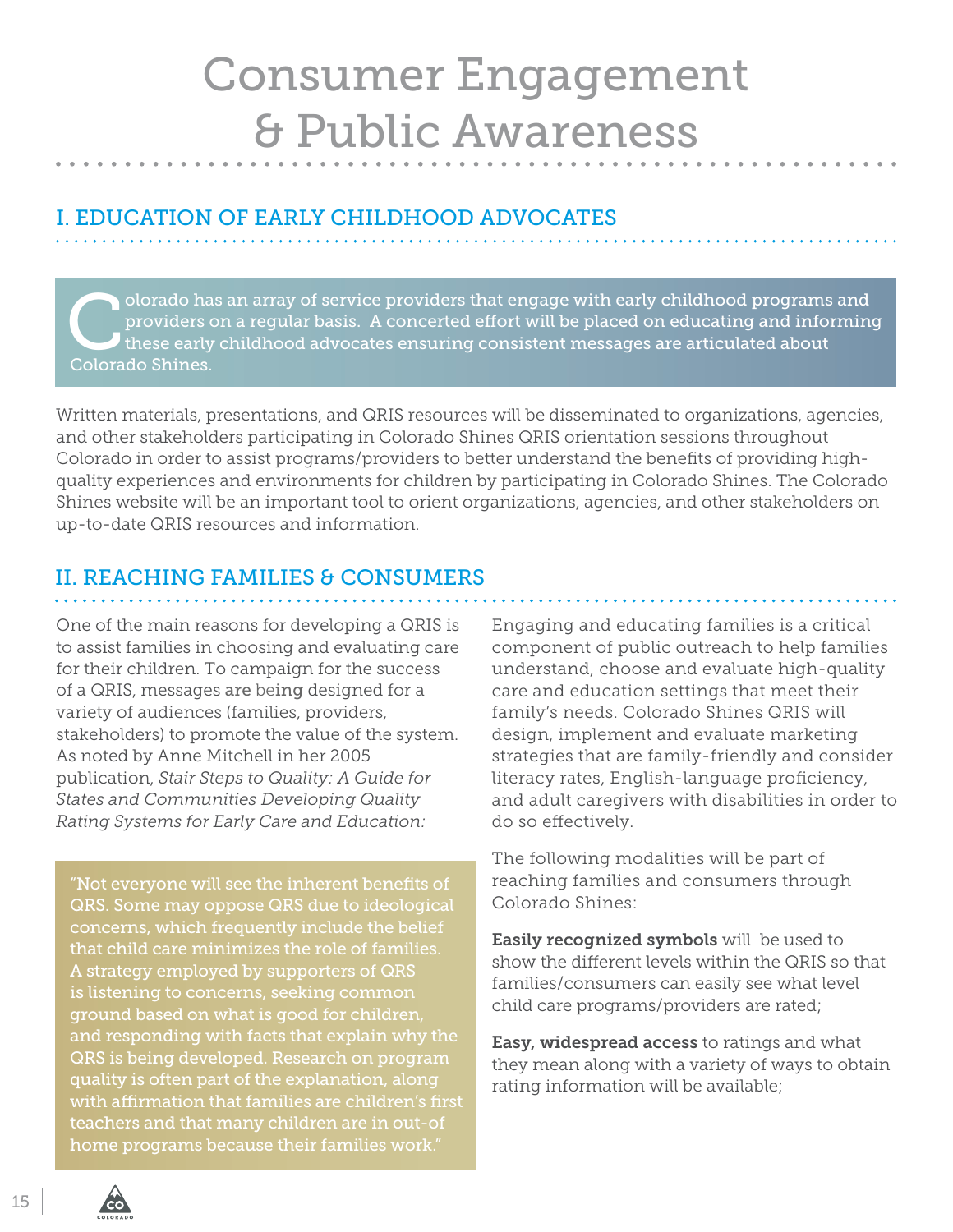Use of local and social media will promote Colorado Shines efforts (i.e., public service announcements and paid advertisements through radio and television, templates for newspaper articles or press releases for those programs/providers wanting to place an announcement about their recent rating in the local paper, and social networking sites);

Brochures, posters, and/or flyers will be available at local institutions, organizations, and agencies (e.g., social service agencies, doctor's offices, employment agencies, home visiting programs, and hospitals);

Colorado Shines website with a link specific to families will be developed for families to retrieve information about ratings as well as tips on choosing and evaluating quality care for their children.

To ensure that Colorado Shines QRIS information is available, updated and current, all public awareness and outreach information will be reviewed and revised in a timely and planned manner.

# III. REACHING PROGRAMS / PROVIDERS

To encourage participation of programs in Colorado Shines QRIS beyond offering provider incentives and supports, participation will also be promoted using a range of marketing techniques. The following marketing techniques will be used to encourage provider participation in Colorado Shines:

Public awareness packets will be distributed to programs/ providers once they are rated (e.g., a decal to hang in the window, a QRIS certificate that depicts what level the program has reached, a template of a press release, etc.) QRIS web site with a link specific to providers/programs that will include basic QRIS information about getting involved, frequently asked questions, and resource materials;

Webinars, orientations, and QRIS-specific training will be provided at no cost to programs interested in participating in the QRIS;

Education of licensing staff, QRIS vendor staff, and other organizations, agencies, and stakeholders will help promote the QRIS when conducting visits with programs/providers and assure that there is continuity of messages given to programs/providers. QRIS flyers/ brochures will also be handed out during licensing visits to encourage continued progression through the QRIS;

Dissemination of QRIS data illustrating participation and progression rates through the QRIS levels will offer insights as to what populations may need to be targeted to encourage future QRIS participation and support.

Strategies that will be part of building consumer support for Colorado Shines will include:

Educating QRIS champions to promote the QRIS throughout Colorado;

Developing a series of presentations specific to the QRIS geared toward legislators, schools, other early childhood advocates, community agencies, local institutions and public funders;

**Creating talking points** to assist champions in their efforts to talk to others about the QRIS;

Including community groups (i.e., Colorado's Early Childhood Councils) to raise awareness and build support for the QRIS through hosting events to engage a wide-range of audiences at the local level.

Engaging the private sector in the education and promotion of Colorado Shines QRIS will be a priority to raise awareness at the community level and to engage other partners within the private sector in QRIS efforts.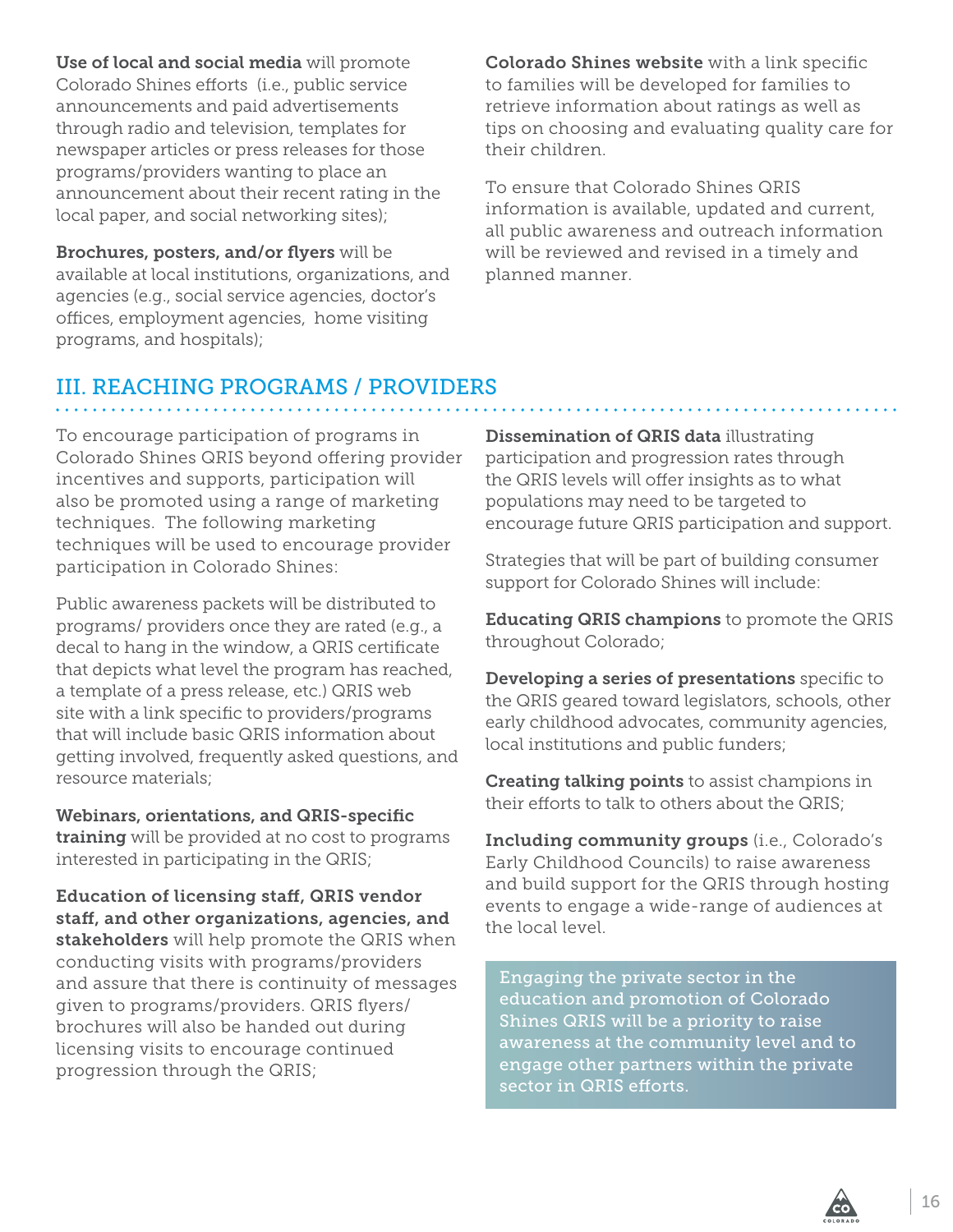# APPENDIX I

# <span id="page-16-0"></span>CHILD CARE CENTERS STANDARDS AND POINTS FRAMEWORK

Levels 1 and 2 of the Colorado Shines QRIS will be determined by Colorado Department of Human Services (CDHS), Division of Early Care and Learning (DECL) Licensing Specialists. Levels 3, 4 and 5 of Colorado Shines QRIS will be verified by the Quality Ratings Administrator and through points achieved by demonstrating quality indicators. The point system is designed to be flexible and allow providers to develop and demonstrate quality in multiple ways.

#### 1. Workforce Qualifications and Professional Development (31 points)

| a.             | Director Qualifications                                  | $(8$ points)  |
|----------------|----------------------------------------------------------|---------------|
| $\mathbf b$ .  | Early Childhood Teacher Qualifications                   | (10 points)   |
| C.             | Early Childhood Assistant Teacher & Aides Qualifications | (6 points)    |
| d.             | Ongoing Professional Development                         | (7 points)    |
|                | 2. Family Partnerships (22 points)                       |               |
| a.             | Home Language                                            | (2 points)    |
| $\mathbf{b}$ . | Sensitivity to Diversity                                 | (2 points)    |
| C.             | Transitions                                              | (3 points)    |
| d.             | <b>Engagement of Families</b>                            | (12 points)   |
| e.             | <b>Engagement of Communities</b>                         | (3 points)    |
|                | 3. Leadership, Management & Administration (26 points)   |               |
|                | a. Program Evaluation                                    | (3 points)    |
|                | <b>b.</b> Personnel                                      | $(13$ points) |
| $\mathbf{C}$ . | Benefits                                                 | (7 points)    |
|                | d. Business Administration                               | (3 points)    |
|                | <b>4. Learning Environment (29 points + ERS scores)</b>  |               |
| a.             | Curriculum                                               | (5 points)    |
| $\mathbf{b}$ . | Ratio, Group Size and Continuity of Care                 | (8 points)    |
| c.             | Observational Assessment of Program                      | (8 points)    |
|                | d. Child Assessment                                      | (8 points)    |
|                | <b>Child Health Promotion (14 points)</b>                |               |
|                | a. Child Health Promotion                                | $(14$ points) |
|                | <b>Optional Point Areas (12 points)</b>                  |               |
|                |                                                          |               |
| a.             | Home Language                                            | (2 points)    |
| $\mathbf b$ .  | Additional Professional Staff                            | (4 points)    |
| c.             | Professional Leadership                                  | (2 points)    |

**CO**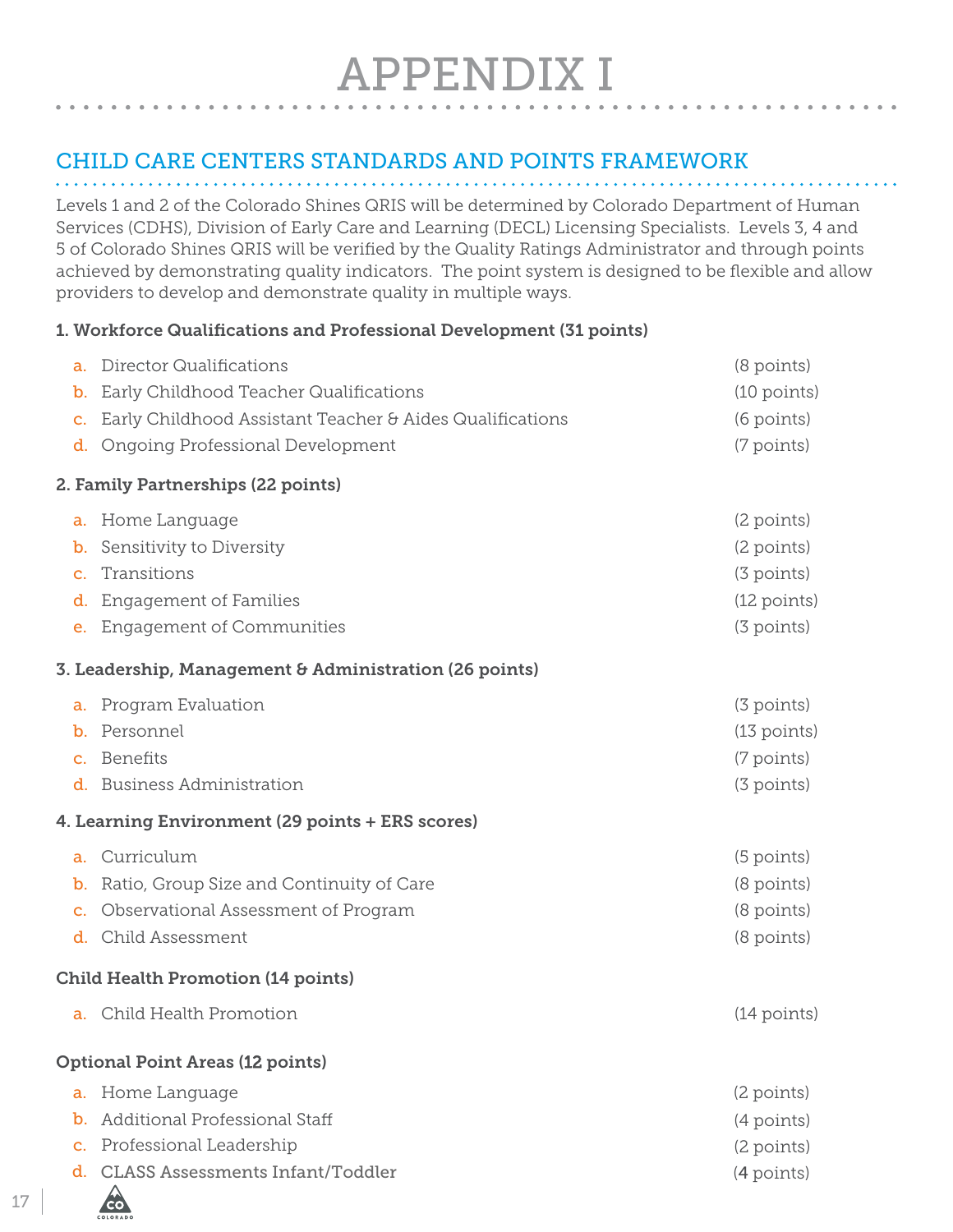Points must be gained within each of the five areas of quality. The minimum points that a program must achieve are listed below. For example, to be at a Level 3, a program must have 43 total points. Those points need to come from all five categories with the following minimum points in each category:

- 8 points from Workforce Qualifications and Professional Development
- 10 points from Family Partnerships
- 12 points from Leadership, Management & Administration
- 8 points from Learning Environment (6 Points if the program only serves infants/toddlers)
- 5 points from Child Health

In addition, a program can also use up to two (2) optional points to add to any category for which they do not have enough points. In addition to points, programs must meet minimum levels of quality as measured by the appropriate ERS. To be at a Level 3, programs must have average ERS scores of 3.75 across all observed classrooms with no individual classroom with an ERS score lower than 3.0.

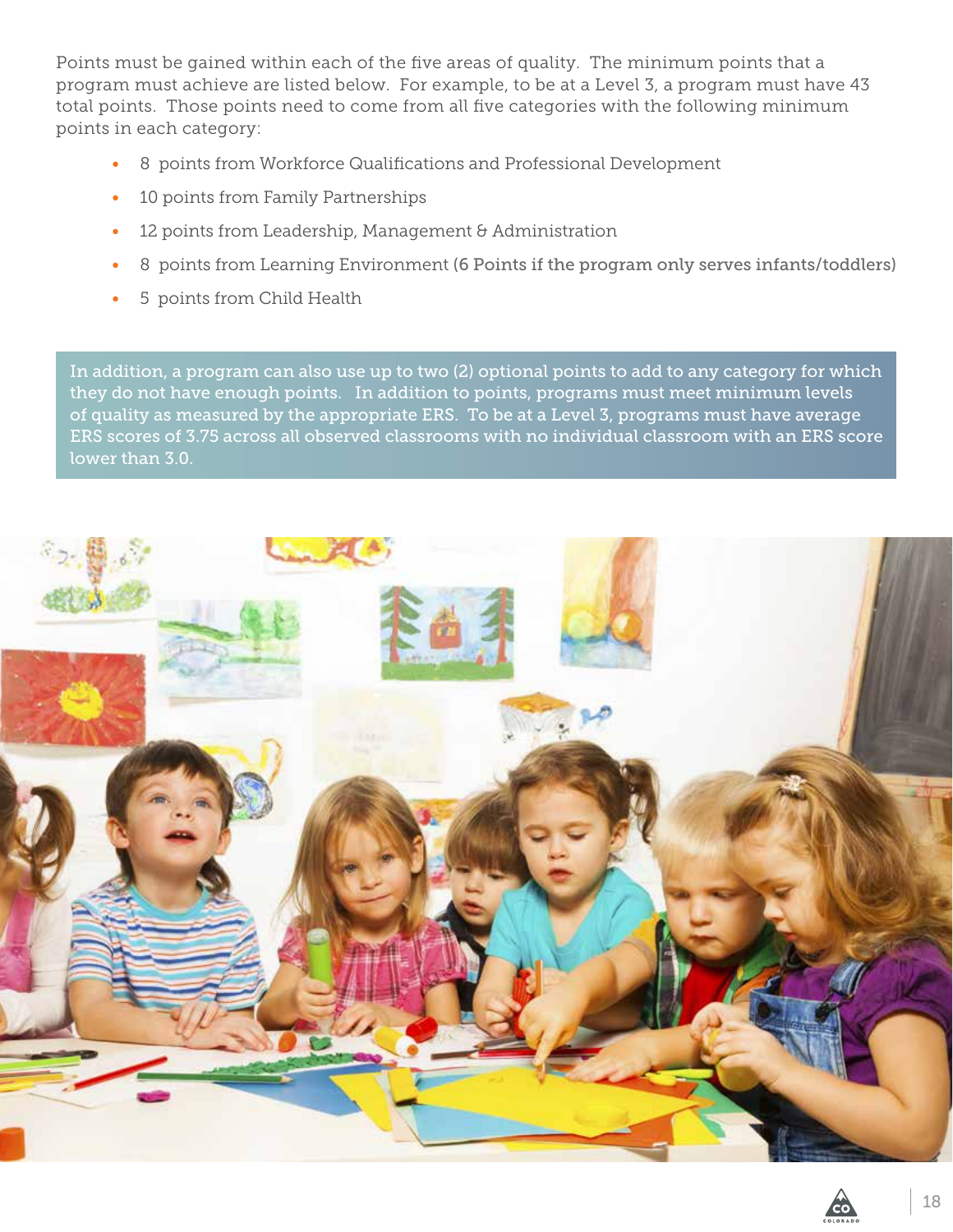|                  | <b>Categories</b>                                                | <b>Total</b><br><b>Possible Points</b> | Level 3                                                 | Level 4                                              | Level 5                                              |
|------------------|------------------------------------------------------------------|----------------------------------------|---------------------------------------------------------|------------------------------------------------------|------------------------------------------------------|
| 1.               | Workforce Qualifications and<br>Professional Development         | 31                                     | 8                                                       | 12                                                   | 18                                                   |
| 2.               | <b>Family Partnerships</b>                                       | 22                                     | 10                                                      | 13                                                   | 20                                                   |
| $\overline{3}$ . | Leadership, Management &<br>Administration                       | 26                                     | 12                                                      | 18                                                   | 24                                                   |
| 4.               | Learning Environment                                             | 29                                     | 8                                                       | 13                                                   | 22                                                   |
| 5.               | Child Health                                                     | 14                                     | 5                                                       |                                                      | $\overline{9}$                                       |
|                  | Optional available points:                                       | 12                                     |                                                         |                                                      |                                                      |
|                  | Minimum requirement for<br>Rating                                |                                        | 43                                                      | 63                                                   | 93                                                   |
|                  | <b>Average Environment Ratings</b><br>Score<br>(ITERS-R/ECERS-R) |                                        | At least<br>3.75<br>with no<br>classroom<br>below a 3.0 | At least 4.75<br>with no<br>classroom<br>below a 4.0 | At least 5.75<br>with no<br>classroom<br>below a 5.0 |

#### **Table 1A: Programs serving only Infants/Toddlers**

| <b>Categories</b>                 | <b>Total Possible</b><br><b>Points</b> |    |    | <b>Level 3</b> Level 4 Level 5 |
|-----------------------------------|----------------------------------------|----|----|--------------------------------|
| 4. Learning Environment           | 23                                     |    | 10 | 17                             |
| Minimum Requirement for<br>Rating |                                        | 41 | 60 | 88                             |

### I. Workforce Qualifications and Professional Development

|     | <b>Director Qualifications</b><br>(Select 1 Category)              | <b>Points</b> |
|-----|--------------------------------------------------------------------|---------------|
| 1.1 | Meets requirements for Early Childhood Professional III Credential |               |
| 1.2 | Meets requirements for Early Childhood Professional IV Credential  |               |
| 1.3 | Meets requirements for Early Childhood Professional V Credential   | 6             |
| 1.4 | Meet requirements for Early Childhood Professional VI Credential   |               |



COLORADO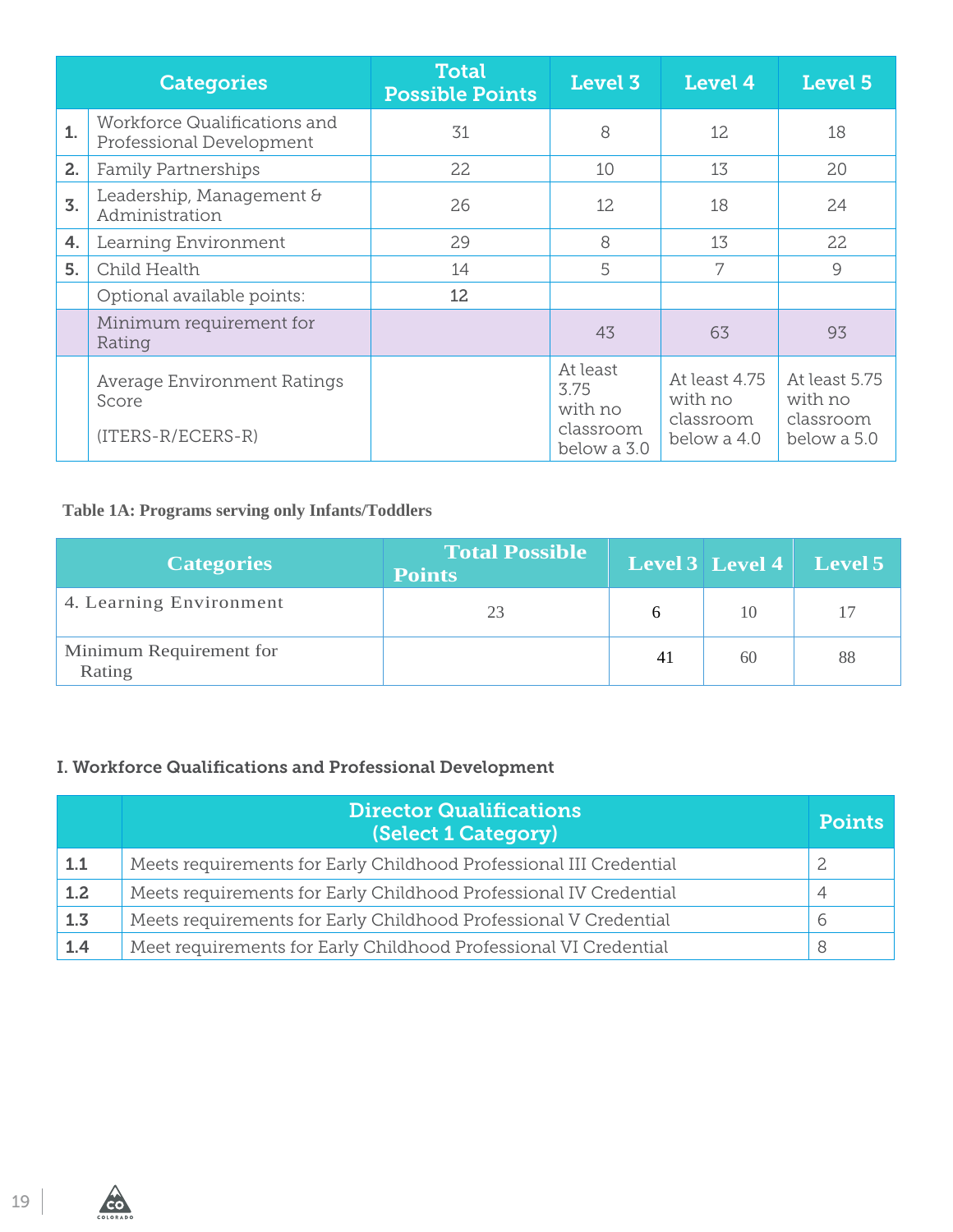|     | <b>Early Childhood Teacher Qualifications</b><br>(Select 1 Category)                                                   | <b>Points</b> |
|-----|------------------------------------------------------------------------------------------------------------------------|---------------|
| 1.5 | 75% of early childhood teachers meet requirements for Early Childhood<br>Professional II Credential                    | 2             |
| 1.6 | At least 50% of early childhood teachers meet requirements for Early Childhood<br>Professional III Credential          | 4             |
| 1.7 | 75% of early childhood teachers meet requirements for Early Childhood<br>Professional III Credential                   | 6             |
| 1.8 | At least 50% of early childhood teachers meet requirements for Early Childhood<br>Professional IV Credential or higher | 8             |
| 1.9 | 75% of early childhood teachers meet requirements for Early Childhood<br>Professional IV Credential or higher          | 10            |

|      | Early Childhood Assistant Teacher & Aides Qualifications<br>(Select 1 Category)                                                            | <b>Points</b> |
|------|--------------------------------------------------------------------------------------------------------------------------------------------|---------------|
| 1.10 | 75% of early childhood assistant teachers and aides meet requirements for<br>Early Childhood Professional I Credential or higher           | 2             |
| 1.11 | At least 50% of early childhood assistant teachers and aides meet requirements for<br>Early Childhood Professional II Credential or higher | 4             |
| 1.12 | 75% of early childhood assistant teachers and aides meet requirements for Early<br>Childhood Professional II Credential or higher          | b             |

|       | <b>On-Going Professional Development</b>                                                                                                                                                                                                                                           | <b>Points</b>  |
|-------|------------------------------------------------------------------------------------------------------------------------------------------------------------------------------------------------------------------------------------------------------------------------------------|----------------|
| 1.13  | The program has a program-wide professional development plan informed by the<br>individual professional development plans of all staff that provide direct services<br>to children and families                                                                                    | 2              |
| 1.14  | Early Care Professionals who provide direct services to children will complete an<br>annual self-assessment based on Colorado's competencies for Early Childhood<br>Educators and Administrators and use this to inform and update the Individual<br>Professional Development Plan | $\overline{c}$ |
|       | Coaching/Consulting (Select 1 Category)                                                                                                                                                                                                                                            |                |
| 1.15a | All classrooms in the Program have received (or are currently receiving)<br>credentialed coaching/consulting activities of at least three (3) hours each within<br>the past 12 months                                                                                              | 1              |
| 1.15b | All classrooms in the Program have received (or are receiving) credentialed<br>coaching/consulting activities of at least five (5) hours each within the past 12<br>months.                                                                                                        | 2              |
| 1.15c | All classrooms in the Program have received (or are currently receiving)<br>credentialed coaching/consulting activities of at least eight (8) hours each in the<br>past 12 months                                                                                                  | 3              |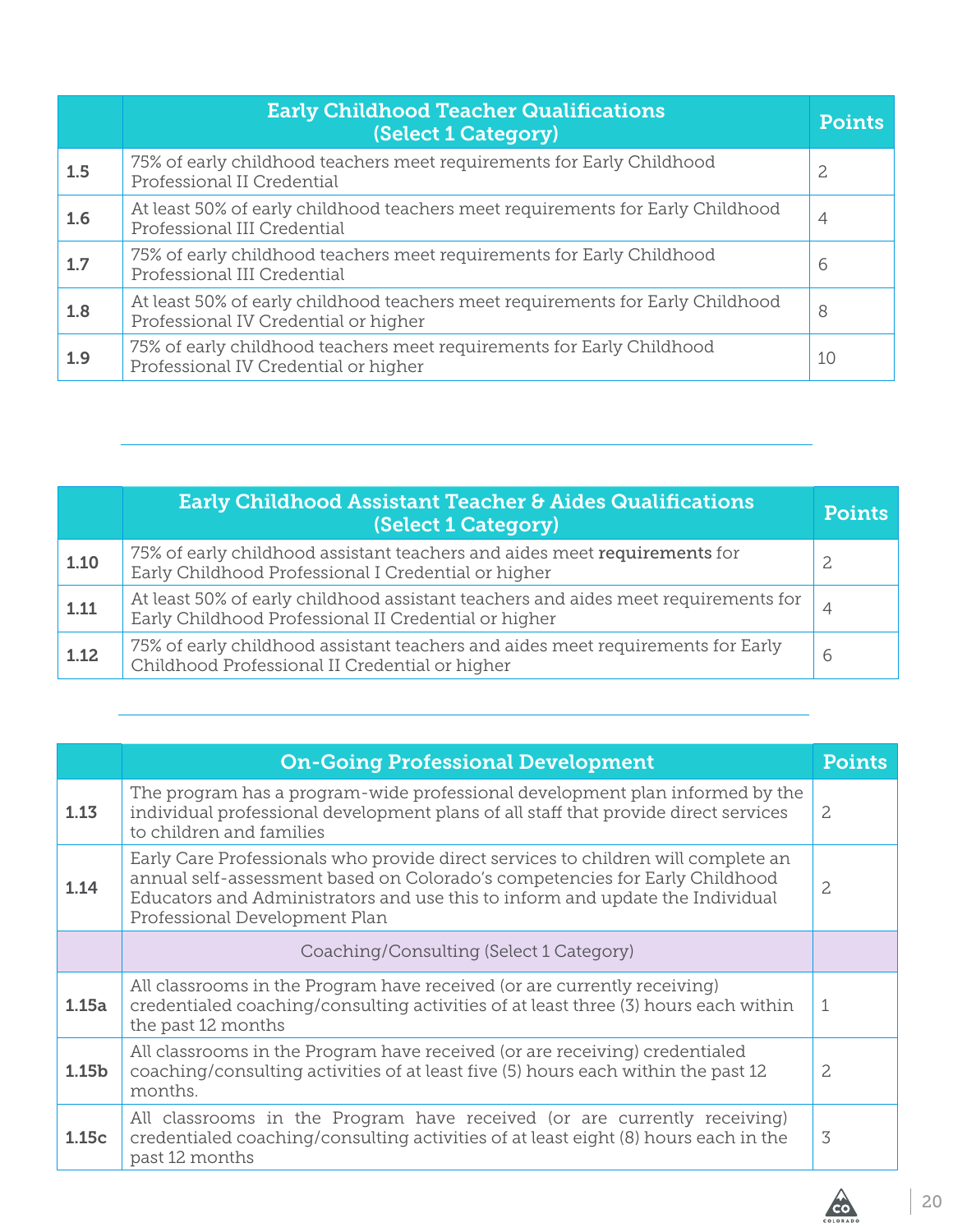### II. Family Partnerships

|                   | <b>Home Language</b>                                                                                                                                      | <b>Points</b> |
|-------------------|-----------------------------------------------------------------------------------------------------------------------------------------------------------|---------------|
| $\vert 2.1 \vert$ | The program provides documentation or written policy of the use of interpreters,<br>or other resources for help with other languages of enrolled families |               |

|     | <b>Sensitivity to Diversity</b>                                                                                                                                                                                                                                                                                | <b>Points</b> |
|-----|----------------------------------------------------------------------------------------------------------------------------------------------------------------------------------------------------------------------------------------------------------------------------------------------------------------|---------------|
| 2.2 | The program provides materials and resources (information about community-<br>based programs, community mental health, child nutrition, physical fitness,<br>food banks, Child Find, medical/dental resources) in a way that is accessible to all<br>families, including families with high needs <sup>1</sup> |               |
| 2.3 | The program offers opportunities for all families, including those from different<br>backgrounds and communities, to get to know one another and work together for<br>the benefit of the children in the program                                                                                               |               |

|     | <b>Transitions</b>                                                                                                                                                                                                                                                                                                                                                                                                                   |  |
|-----|--------------------------------------------------------------------------------------------------------------------------------------------------------------------------------------------------------------------------------------------------------------------------------------------------------------------------------------------------------------------------------------------------------------------------------------|--|
| 2.4 | The program has written policies and procedures that describe how transitions<br>are supported among all early childhood and home settings and how transition<br>information is shared with families                                                                                                                                                                                                                                 |  |
| 2.5 | The program offers information sessions and/or individual family meetings<br>specific to child transitions (e.g., what to expect in terms of transitions from one<br>classroom to another, from home to a classroom, to another setting, connecting<br>families with schools for children transitioning into school) in order to help<br>prepare the child and family for transition and to help the child adjust to new<br>settings |  |

|      | <b>Engagement of Families</b>                                                                                                                                 | <b>Points</b> |
|------|---------------------------------------------------------------------------------------------------------------------------------------------------------------|---------------|
|      | Program conducts an annual family survey to ask families for suggestions on how<br>to improve the program and how the program can support families and:       |               |
| 2.6  | The results from the survey are shared with families                                                                                                          | 3             |
|      | The information is used to inform the quality improvement plan                                                                                                |               |
|      | The program has documentation of one or more changes made as a result of the<br>annual family survey                                                          |               |
| 2.7  | The program conducts two annual parent/teacher conferences                                                                                                    | 3             |
| 2.8  | The program offers annual educational information sessions on child<br>development and learning aligned with the Early Learning and Development<br>Guidelines | 2             |
| 2.9  | Family members act in leadership positions on program and/or advisory boards<br>and are provided with a training and/or orientation on their role             | 2             |
| 2.10 | The program provides a series of parenting classes annually, which includes<br>family goal setting and action plans                                           | $\mathbf{2}$  |

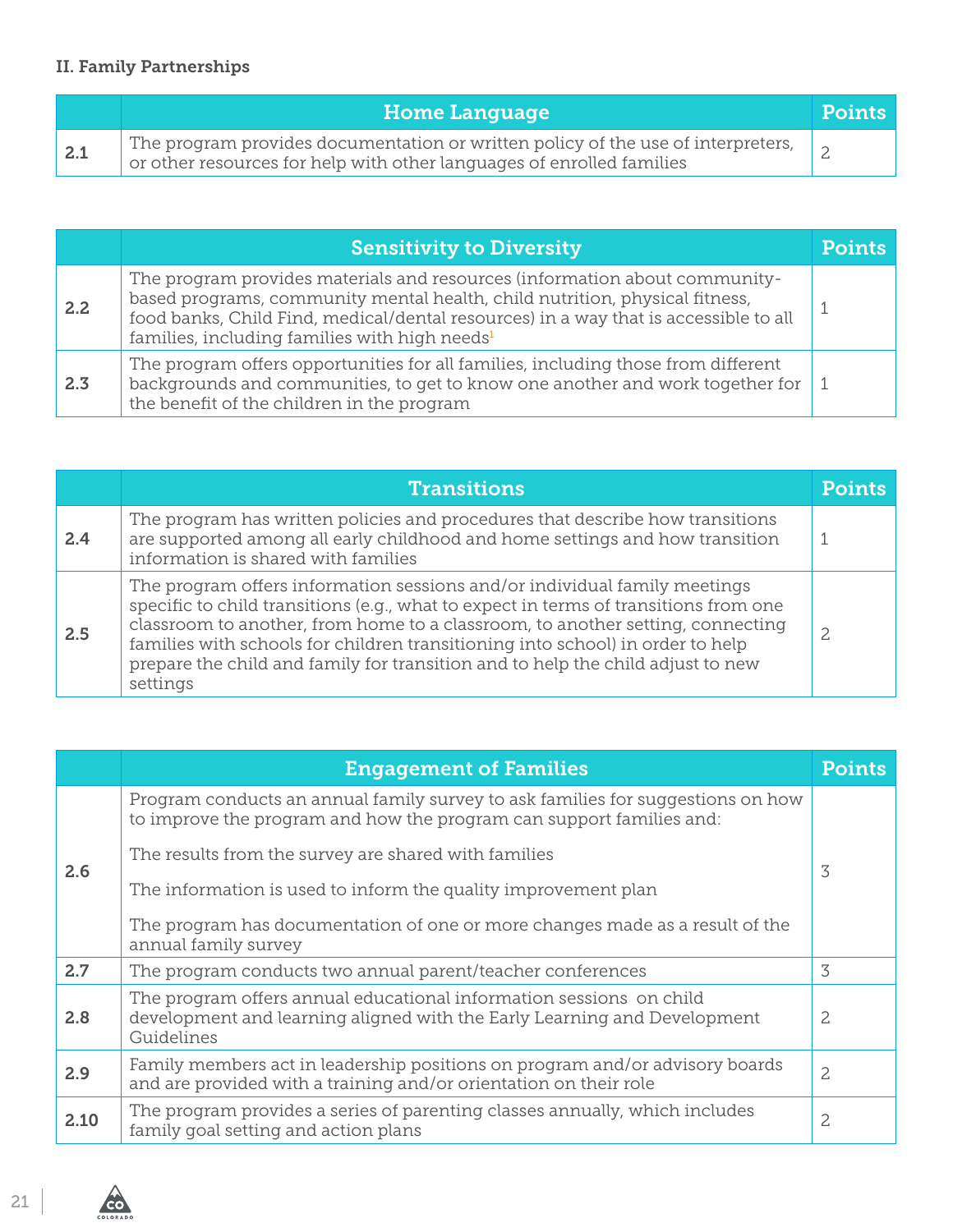|      | <b>Engagement with Community</b>                                                                                                                                                                                                                                                                                                                                                   | Points |
|------|------------------------------------------------------------------------------------------------------------------------------------------------------------------------------------------------------------------------------------------------------------------------------------------------------------------------------------------------------------------------------------|--------|
| 2.11 | A plan is written and implemented describing procedures to refer and connect<br>families to appropriate community service agencies (e.g., mental health, health,<br>developmental, educational)                                                                                                                                                                                    |        |
| 2.12 | The program coordinates and/or collaborates with community service providers,<br>families, school district personnel, etc. in order to design learning activities that<br>aid in meeting outcomes/goals of Individualized Family Service Plans (IFSP),<br>Individual Education Programs (IEP), School Readiness Plans, Individual Learning<br>Plans, and/or other individual plans |        |

#### III. Leadership, Management and Administration

|     | <b>Program Evaluation</b>                                                                                                                                                                     | <b>Points</b> |
|-----|-----------------------------------------------------------------------------------------------------------------------------------------------------------------------------------------------|---------------|
| 3.1 | The program has developed a continuous quality improvement plan that is<br>updated annually, shared with staff, families, and stakeholders, with documented<br>goals, timelines, and outcomes |               |

|     | Personnel                                                                                                                                                                                                                           | <b>Points</b>  |
|-----|-------------------------------------------------------------------------------------------------------------------------------------------------------------------------------------------------------------------------------------|----------------|
| 3.2 | The program has a written code of professional conduct. Staff is trained annually<br>on the code of conduct                                                                                                                         | 1              |
| 3.3 | The program conducts monthly staff meetings                                                                                                                                                                                         | $\overline{c}$ |
| 3.4 | The program implements a salary scale based on education, experience and job<br>performance                                                                                                                                         | $\overline{c}$ |
| 3.5 | Staff has an annual performance evaluation, which includes at least one<br>classroom observation by their supervisor and a staff self-evaluation. The staff<br>evaluation also informs the individual professional development plan | 2              |
| 3.6 | Lead teachers in each classroom are provided with a least an hour of paid<br>planning time per week                                                                                                                                 | $\mathbf 1$    |
| 3.7 | All teaching staff are provided with paid planning time per week                                                                                                                                                                    | $\overline{c}$ |
| 3.8 | Non-administrative personnel participate in decision-making for hiring,<br>curriculum development, program goal-setting and/or annual planning                                                                                      | $\overline{c}$ |
| 3.9 | The program has a recruitment and retention plan that is reviewed and revised by<br>the administration on an annual basis                                                                                                           | $\mathbf{1}$   |

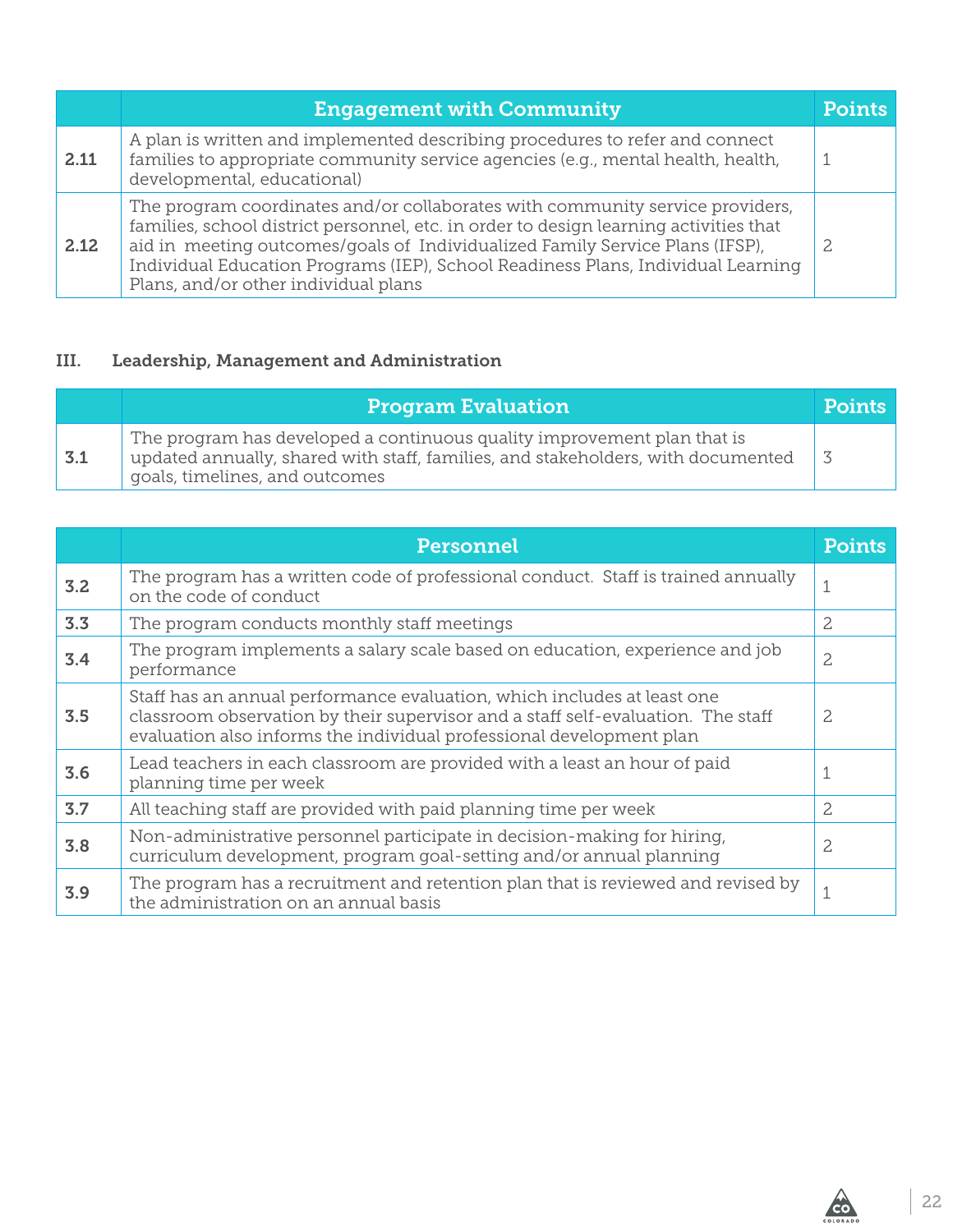|      | <b>Benefits</b>                                                                                                              | <b>Points</b> |
|------|------------------------------------------------------------------------------------------------------------------------------|---------------|
|      | The program offers full-time staff a compensation package with benefit options (1)<br>point for each option up to 7 points): |               |
|      | Paid holidays                                                                                                                |               |
|      | Paid time off (sick, vacation, personal)                                                                                     |               |
| 3.10 | Health and Dental insurance                                                                                                  | 7             |
|      | Life Insurance                                                                                                               |               |
|      | Disability Insurance                                                                                                         |               |
|      | Retirement Plan                                                                                                              |               |
|      | Employee Child Discount                                                                                                      |               |

|      | <b>Business Administration</b>                                                                                                                                | <b>Points</b> |
|------|---------------------------------------------------------------------------------------------------------------------------------------------------------------|---------------|
| 3.11 | The program has a current business plan and/or strategic plan, created or revised<br>in the past 36 months                                                    |               |
| 3.12 | The program has a current-year operating budget and quarterly income and<br>expense statements that show revenues, expenses, and budget compared to<br>actual |               |
| 3.13 | The program provides documentation of a certified financial review                                                                                            |               |

#### IV. Learning Environment

|     | <b>Curriculum</b>                                                                                                                                                                                                                                                                                                                                                                          | Points |
|-----|--------------------------------------------------------------------------------------------------------------------------------------------------------------------------------------------------------------------------------------------------------------------------------------------------------------------------------------------------------------------------------------------|--------|
| 4.1 | The program uses a curriculum that has been aligned with the domains of<br>Colorado's Early Learning and Development Guidelines, and is age specific to<br>the children the program serves to include:<br>All Ages: 1) physical development and health; 2) social & emotional<br>development; 3) language and literacy development; 4) cognitive development;<br>5) approaches to learning | 2      |
|     | Preschool Ages (3-5): 6) literacy knowledge & skills; 7) logic & reasoning; 8)<br>mathematics knowledge & skills; 9) science knowledge & skills; 10) social studies<br>knowledge & skills; 11) creative arts expression                                                                                                                                                                    |        |
| 4.2 | The program provides documentation that 75% of educational staff participates in<br>annual training on use of the selected curriculum                                                                                                                                                                                                                                                      | 3      |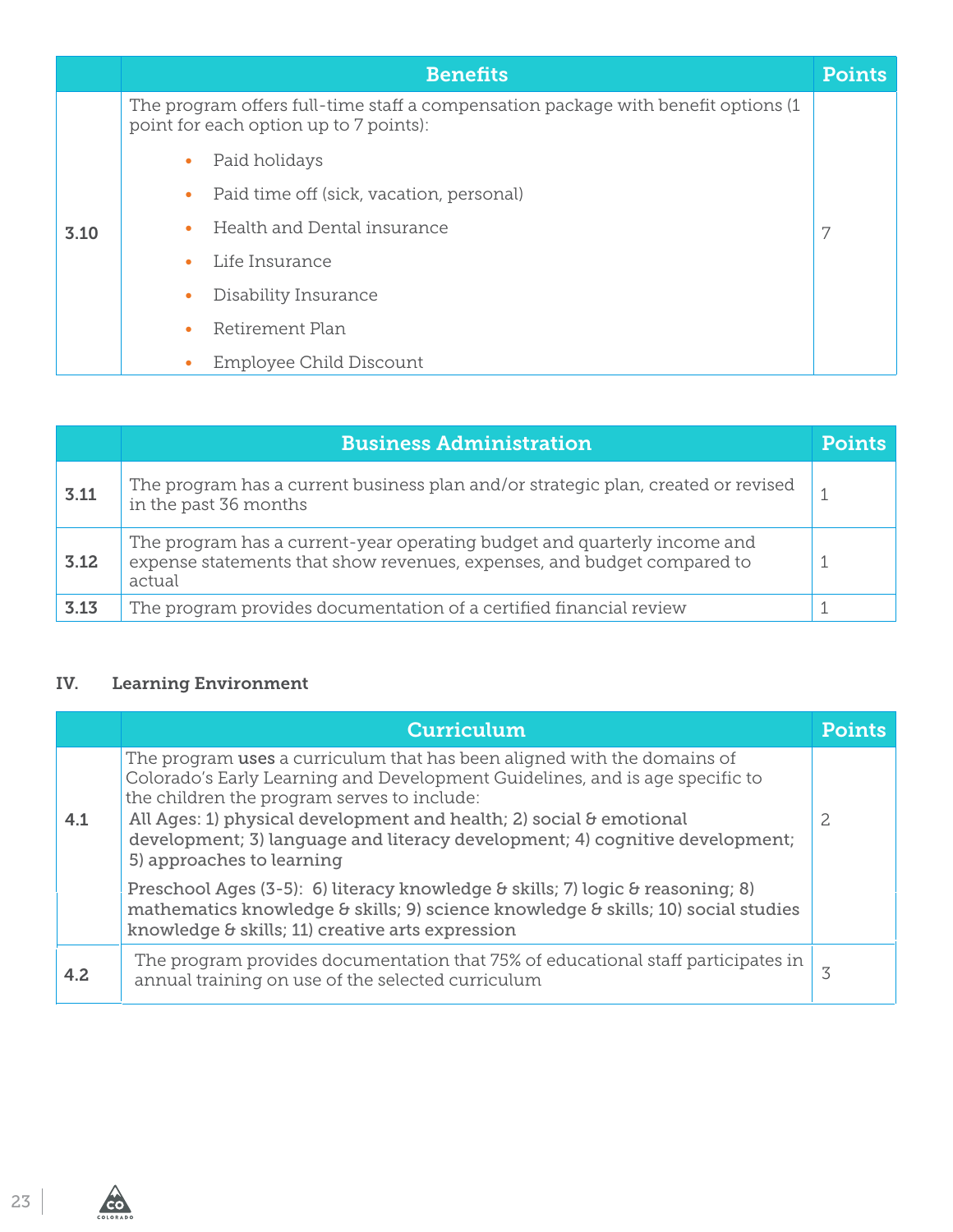|                  | <b>Ratio and Group Size (Select 1 Category)</b>                                                                                                      | <b>Points</b>  |
|------------------|------------------------------------------------------------------------------------------------------------------------------------------------------|----------------|
| 4.3a             | The program has designed a plan and timeline to move toward lower group size<br>and improve adult: child ratios beyond what is required by licensing | 2              |
| 4.3 <sub>b</sub> | Partial implementation of a plan to lower group size and improve adult:child<br>ratios beyond what is required by licensing is evident               | $\overline{4}$ |
| 4.3 <sub>c</sub> | Group size and adult: child ratios are aligned with NAEYC (National Association for<br>the Education of Young Children)                              | 6              |
|                  | Continuity of Care                                                                                                                                   | Points         |
| 4.4              | Primary caregiving practices are part of program policies and procedures                                                                             |                |
| 4.5              | Continuity of care practices are part of program policies and procedures                                                                             |                |

|     | <b>Observational Assessment of the Classroom or Program</b>                                                                                                                          | <b>Points</b>  |
|-----|--------------------------------------------------------------------------------------------------------------------------------------------------------------------------------------|----------------|
| 4.6 | The program has conducted a self-assessment using an assessment tool in<br>addition to the ERS and uses results to inform the quality improvement plan                               | $\overline{c}$ |
|     | <b>PRE-K CLASS ASSESSMENT (Select 1 Category)</b>                                                                                                                                    | Points         |
|     | The program has had a reliable, independent, trained observer complete a CLASS<br>Assessment in the previous 12 months in at least 50% of classrooms with average<br>minimum scores: |                |
| 4.7 | <b>Emotional Support:</b><br>4.5                                                                                                                                                     | $\overline{c}$ |
|     | Classroom Organization: 4.5                                                                                                                                                          |                |
|     | Instructional Support: 2.0                                                                                                                                                           |                |
|     | The program has had a reliable, independent, trained observer complete a CLASS<br>Assessment in the previous 12 months in at least 50% of classrooms with average<br>minimum scores: |                |
| 4.8 | 5.5<br><b>Emotional Support:</b>                                                                                                                                                     | $\overline{4}$ |
|     | Classroom Organization: 5.0                                                                                                                                                          |                |
|     | Instructional Support: 2.5                                                                                                                                                           |                |
|     | The program has had a reliable, independent, trained observer complete a CLASS<br>Assessment in the previous 12 months in at least 50% of classrooms with average<br>minimum scores: |                |
| 4.9 | <b>Emotional Support:</b><br>6.0                                                                                                                                                     | 6              |
|     | Classroom Organization: 6.0                                                                                                                                                          |                |
|     | Instructional Support: 3.0                                                                                                                                                           |                |

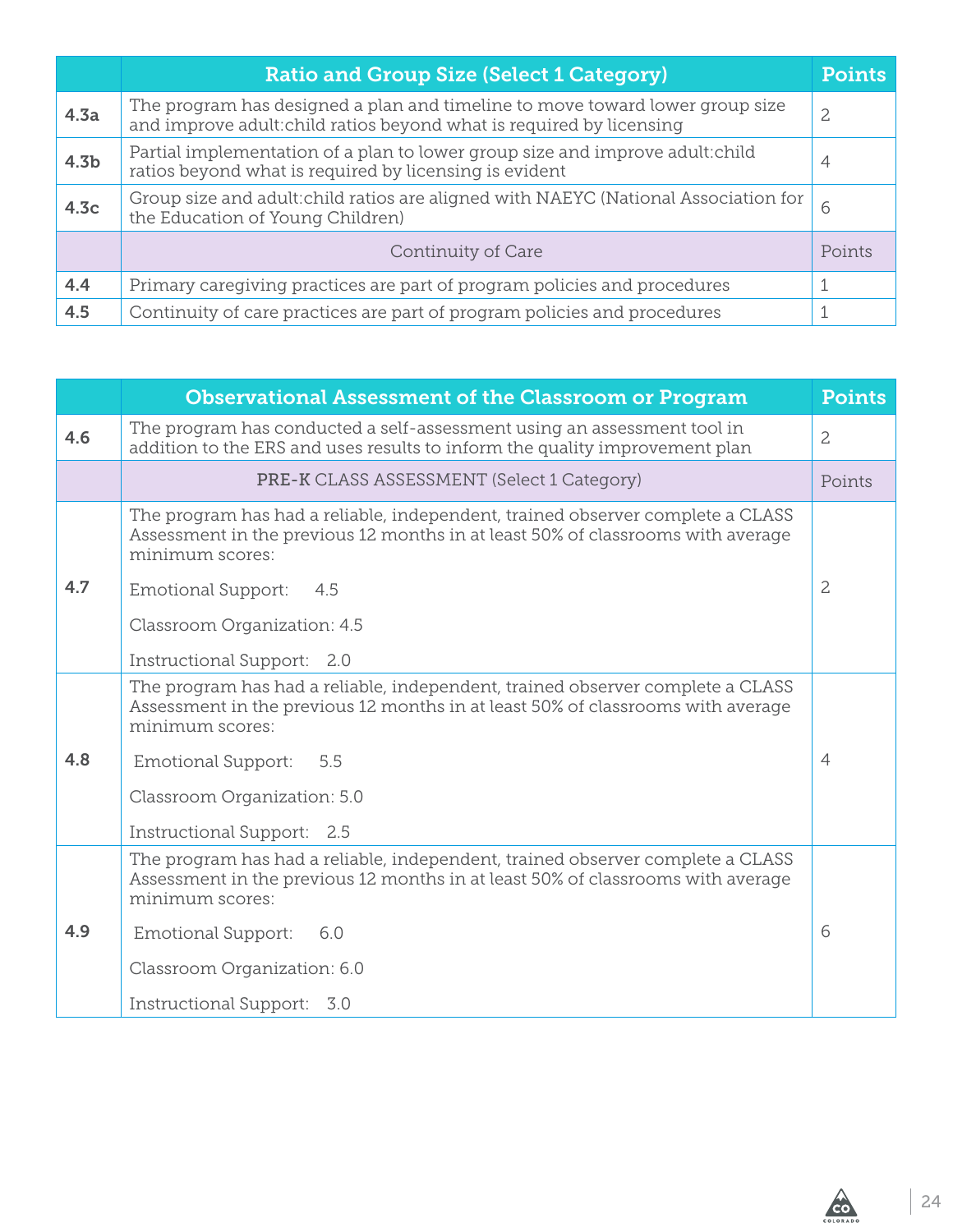|      | <b>Child Assessment</b>                                                                                                                                                                                                                                                                                                                | Points |
|------|----------------------------------------------------------------------------------------------------------------------------------------------------------------------------------------------------------------------------------------------------------------------------------------------------------------------------------------|--------|
| 4.10 | Developmentally appropriate child assessments (e.g., observation data, portfolios,<br>work samples) are conducted within 90 calendar days after enrollment, and at<br>least one other time within a year. Results of assessments are shared during<br>parent/teacher conferences in a culturally and linguistically appropriate manner |        |
| 4.11 | The program has a child assessment system that has been aligned with Colorado's<br>Early Learning and Development Guidelines                                                                                                                                                                                                           |        |
| 4.12 | The program provides documentation that 75% of educational staff participates<br>in annual training or maintains reliability on use of the selected child assessment<br>tool(s)                                                                                                                                                        | 2      |
| 4.13 | Assessment results are used to individualize curriculum and lesson planning                                                                                                                                                                                                                                                            | 2      |

#### Child Health

|     | <b>Child Health Promotion</b>                                                                                                                                                                                                                                 | <b>Points</b>  |
|-----|---------------------------------------------------------------------------------------------------------------------------------------------------------------------------------------------------------------------------------------------------------------|----------------|
| 5.1 | The program documents that each child has received a hearing, vision, and<br>dental screening and provides resources for families on where to obtain them                                                                                                     | 3              |
| 5.2 | The program documents that each child has medical insurance and a medical<br>home and provides resources for families on where to obtain them                                                                                                                 | $\overline{c}$ |
| 5.3 | The program documents that each child has received a developmental<br>$\overline{c}$<br>screening and makes a referral or provides referral information to the family as<br>appropriate for any child for whom a developmental concern has been<br>identified |                |
| 5.4 | The program has a one-time certified playground inspection conducted. A<br>playground quality improvement plan is created based on the results and progress<br>is monitored annually                                                                          | $\overline{c}$ |
| 5.5 | Classroom teachers lead children in structured physical activities daily. (Once<br>in a four $(4)$ hour or less time period; twice in a five $(5)$ hour or more time<br>period)                                                                               | $\mathbf{1}$   |
| 5.6 | Program offers nutrition information and education programs, annually, led<br>by nutritionist or registered dietitian                                                                                                                                         | $\overline{c}$ |
| 5.7 | Program has a garden and serves fruits/vegetables from the garden for children to<br>taste                                                                                                                                                                    | $\overline{c}$ |

### Optional

 $\overbrace{1}$ 

|     | <b>Home Language</b>                                                                                                                                                                                                                          | <b>Points</b> |
|-----|-----------------------------------------------------------------------------------------------------------------------------------------------------------------------------------------------------------------------------------------------|---------------|
| 6.1 | The program honors the child's home language and encourages home language<br>development by having at least one caregiver/teacher in each classroom who is<br>bilingual if there is a dominant second language <sup>2</sup> in the classroom. |               |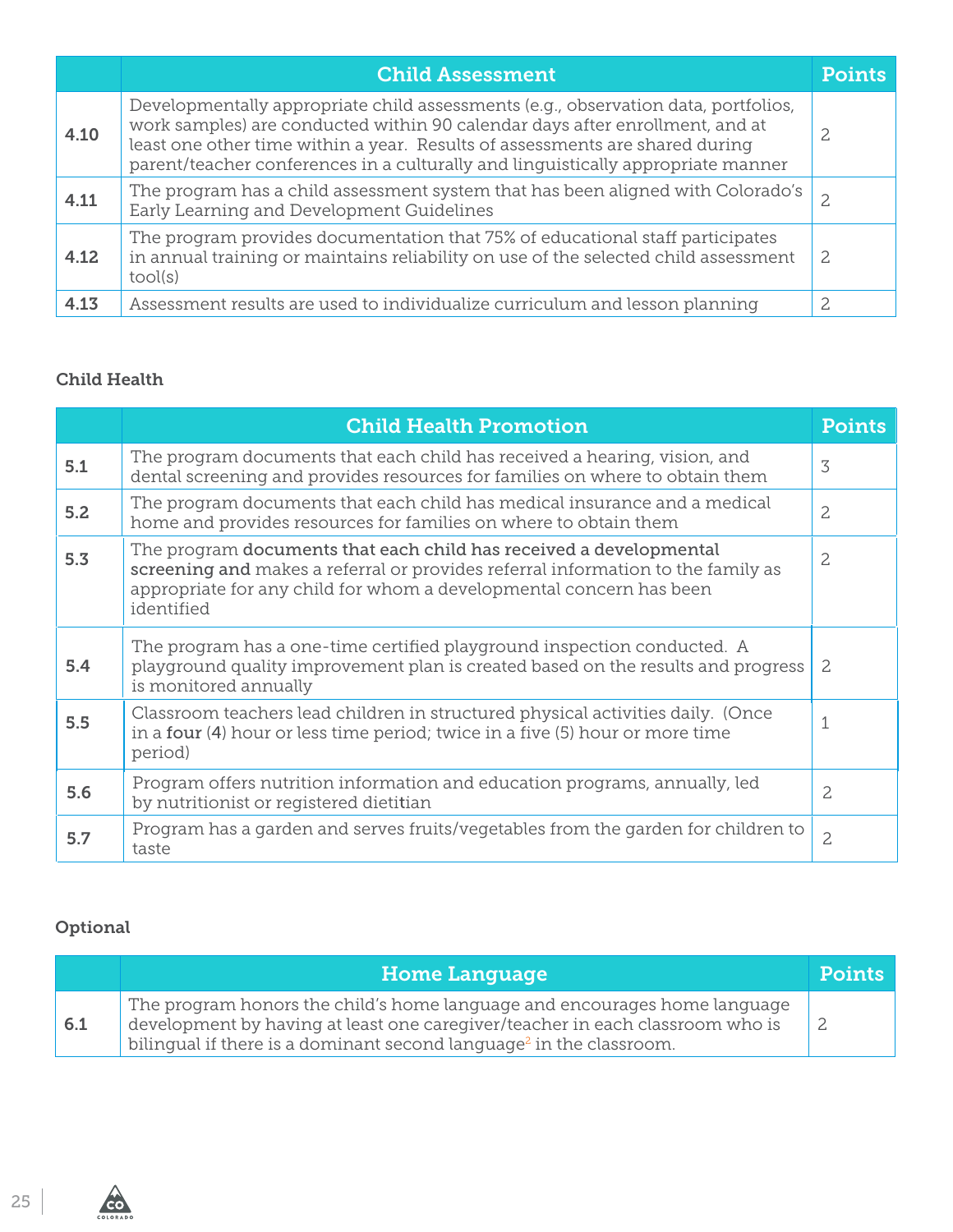|     | <b>Additional Professional Staff</b>                                                                                                                                                                                                                                                                                                                                     | Pointe |
|-----|--------------------------------------------------------------------------------------------------------------------------------------------------------------------------------------------------------------------------------------------------------------------------------------------------------------------------------------------------------------------------|--------|
| 6.2 | The program employs or maintains a daily service contract with one or<br>more of the following program professional personnel: Child Care Health<br>Consultant, Mental Health Consultant, Family Services Support Staff, Professional<br>Development Coordinator, Early Childhood Coordinator, Program Manager and/<br>or Coach, Special Education Staff or Nutritionist |        |
| 6.3 | The program employs or maintains a daily service contract with one or more<br>of the following administrative professional personnel: Business Manager,<br>Accountant, Human Resources Director                                                                                                                                                                          |        |

|     | <b>Professional Leadership</b>                                                                                                                                                                                                                                                                                                                 | <b>Points</b> |
|-----|------------------------------------------------------------------------------------------------------------------------------------------------------------------------------------------------------------------------------------------------------------------------------------------------------------------------------------------------|---------------|
| 6.4 | An administrative member of the program regularly participates in a community<br>leadership role with their local Early Childhood Council or another early<br>childhood organization; which may include participation on a formal committee,<br>serving as a board member or acting in a leadership role for an early childhood<br>association | -2            |

|     | <b>CLASS Assessments Infant/Toddler</b>                                                                                                                          | <b>Points</b>  |
|-----|------------------------------------------------------------------------------------------------------------------------------------------------------------------|----------------|
| 6.5 | The program has had a reliable, independent, trained observer complete an<br>infant CLASS Assessment in the previous 12 months in at least 50% of<br>classrooms. | $\overline{c}$ |
| 6.6 | The program has had a reliable, independent, trained observer complete a<br>Toddler CLASS Assessment in the previous 12 months in at least 50% of<br>classrooms. |                |

#### . . . . . . . . . . . . . . . .

- 1 Children with high needs are children who: live in low-income families; have disabilities or developmental delays; are English-language learners; reside on "Indian lands"; live in migrant families; are homeless; live in foster care; or are recent immigrants.
- 2 The home language of 50% or more of the children is a specific language other than English.

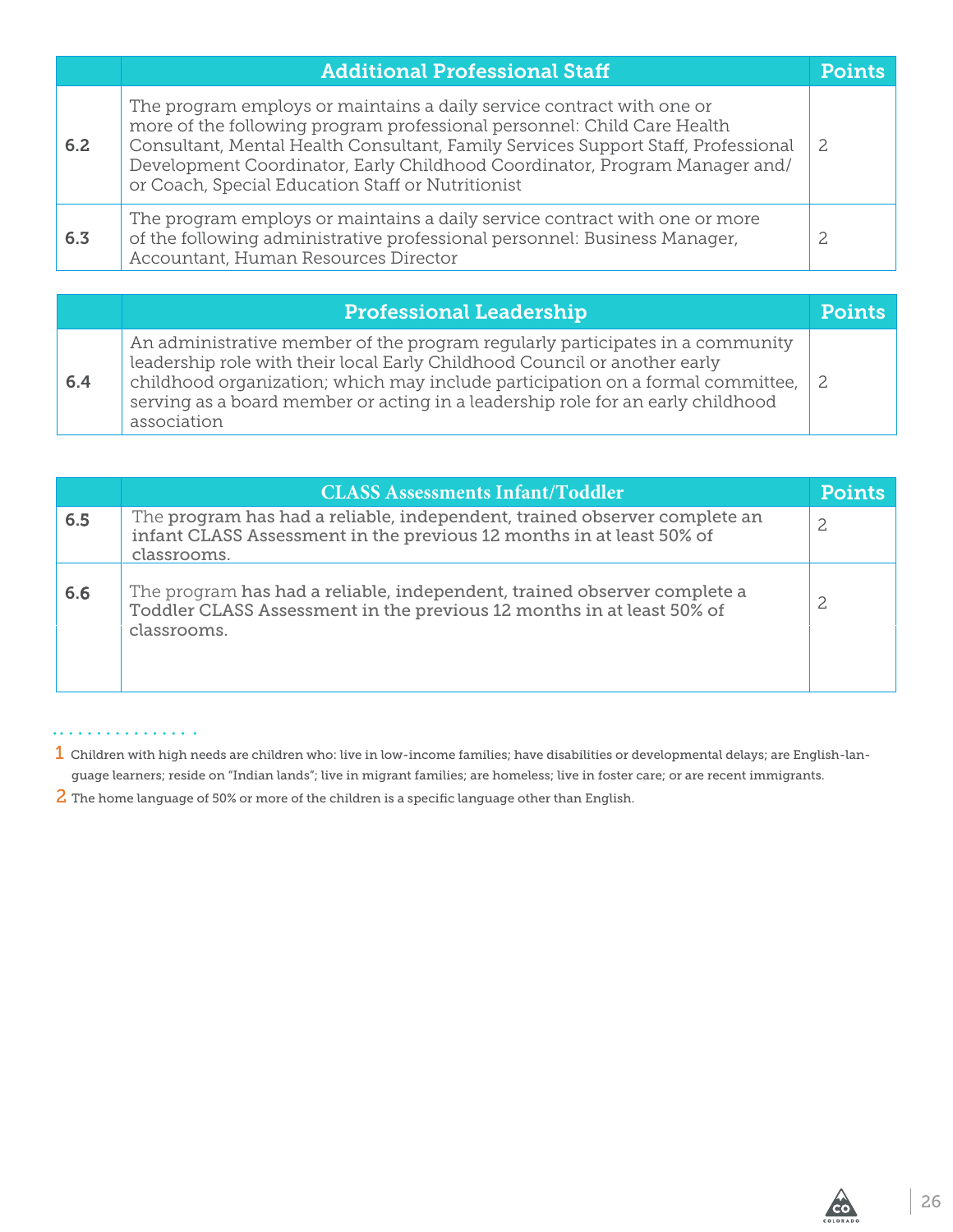# <span id="page-26-0"></span>FAMILY CHILD CARE POINTS FRAMEWORK

Levels 1 and 2 of the Colorado Shines QRIS will be determined by Colorado Department of Human Services (CDHS), Division of Early Care and Learning Licensing Specialists. Levels 3, 4 and 5 of Colorado Shines QRIS will be verified by the Quality Ratings Administrator and through points achieved by demonstrating quality indicators. The point system is designed to be flexible and allow providers to develop and demonstrate quality in multiple ways.

#### 1. Qualifications and Professional Development (11 points)

|                | a. Family Child Care Qualifications                   | (6 points)            |
|----------------|-------------------------------------------------------|-----------------------|
|                | <b>b.</b> Ongoing Professional Development            | (5 points)            |
|                | 2. Family Partnerships (20 points)                    |                       |
| a.             | Home Language                                         | (2 points)            |
| b.             | Sensitivity to Diversity                              | (2 points)            |
| $\mathbf{C}$ . | Transitions                                           | (3 points)            |
| d.             | <b>Engagement of Families</b>                         | $(10 \text{ points})$ |
| e.             | Engagement with Community                             | (3 points)            |
|                | 3. Leadership, Management & Administration (6 points) |                       |
| a.             | Program Evaluation                                    | (3 points)            |
|                | <b>b.</b> Professional Conduct                        | (1 points)            |
|                | c. Business Administration                            | (2 points)            |
|                | 4. Learning Environment (27 points + ERS scores)      |                       |
|                | a. Curriculum                                         | (5 points)            |
| b.             | Ratio and Group Size                                  | (6 points)            |
|                | c. Observational Assessment of Program                | (8 points)            |
|                | d. Child Assessment                                   | (8 points)            |
|                | 5. Child Health (14 points)                           |                       |
|                | a. Child Health                                       | $(14$ points)         |
|                | 6. Optional Point Areas (12 points)                   |                       |
|                | <b>b.</b> Home Language                               | (2 points)            |
| $\mathbf{c}$ . | Additional Professional Staff                         | (4 points)            |
|                | d. Professional Leadership                            | (2 points)            |
| e.             | <b>CLASS Assessments Infant/Toddler</b>               | (4 points)            |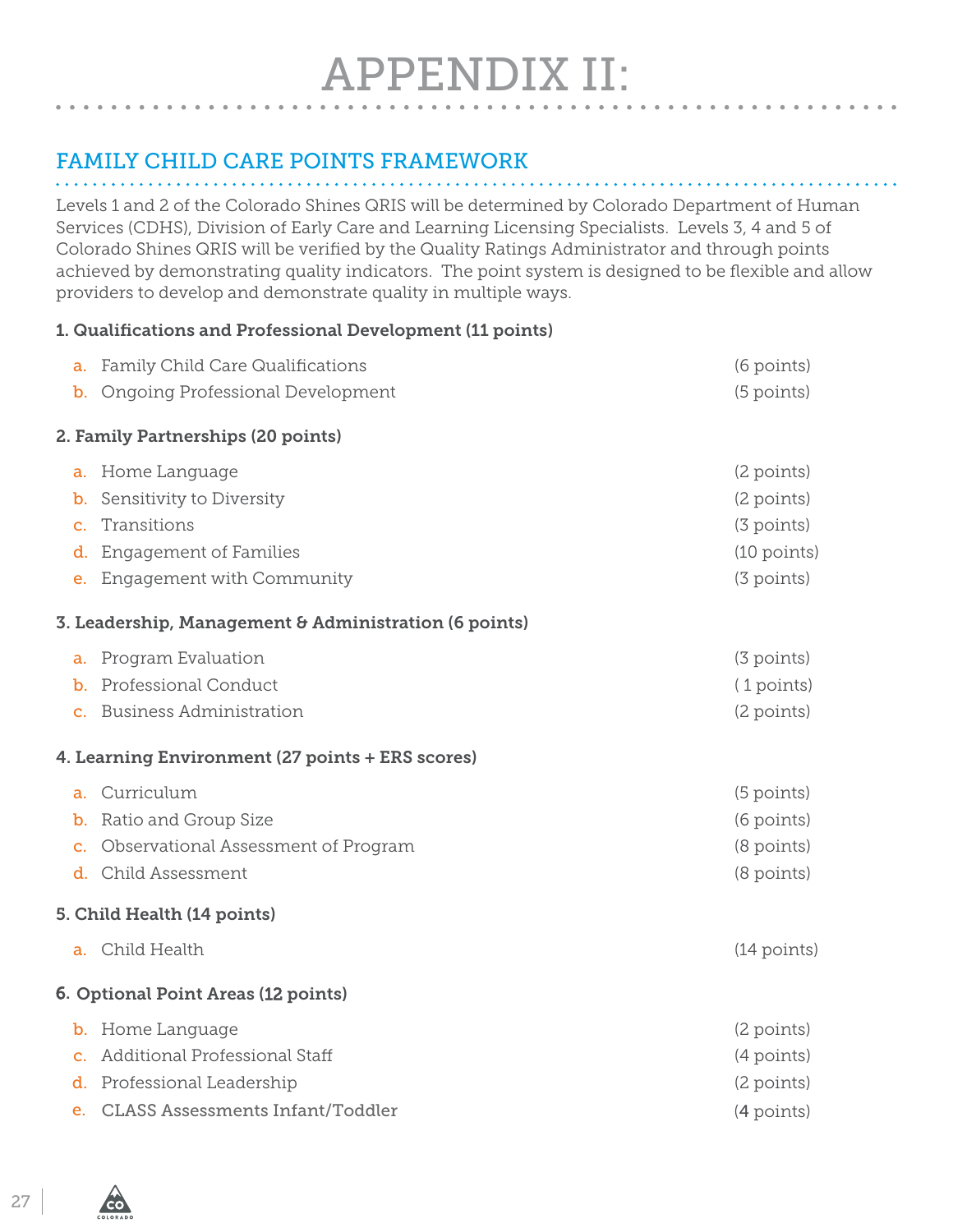|                | <b>Categories</b>                                        | <b>Total</b><br><b>Possible Points</b> | Level 3          | Level 4          | Level 5          |
|----------------|----------------------------------------------------------|----------------------------------------|------------------|------------------|------------------|
|                | Workforce Qualifications and<br>Professional Development | 11                                     | 3                | 5                |                  |
| $\overline{2}$ | <b>Family Partnerships</b>                               | 20                                     | 8                | 10               | 14               |
| 3              | Leadership, Management &<br>Administration               | 6                                      | 3                |                  | 5                |
| 4              | Learning Environment                                     | 27                                     | 6                | $\mathsf{Q}$     | 16               |
| 5              | Child Health                                             | 14                                     | 5                | 7                | 8                |
| 6              | Optional available points:                               | 12                                     |                  |                  |                  |
|                | Minimum requirement for<br>Rating                        |                                        | 25               | 35               | 50               |
|                | FCCERS Score*                                            |                                        | At least<br>3.75 | At least<br>4.75 | At least<br>5.75 |

Points must be earned within each of the five (5) areas of quality. The minimum points that a program must achieve are listed below. For example, to be at a Level 3, a program must have 25 total points. Those points need to come from all five categories with the following minimum points in each category:

- 3 points from Workforce Qualifications and Professional Development
- 8 points from Family Partnerships
- 3 points from Leadership, Management & Administration
- 6 points from Learning Environment
- 5 points from Child Health Promotion

In addition, a provider can use up to two (2) optional points to add to any category for which they do not have enough points. In addition to points, programs must meet minimum levels of quality as measured by the appropriate Environment Rating Scale. To be at a Level 3, programs must have a FCCERS score of at least 3.75.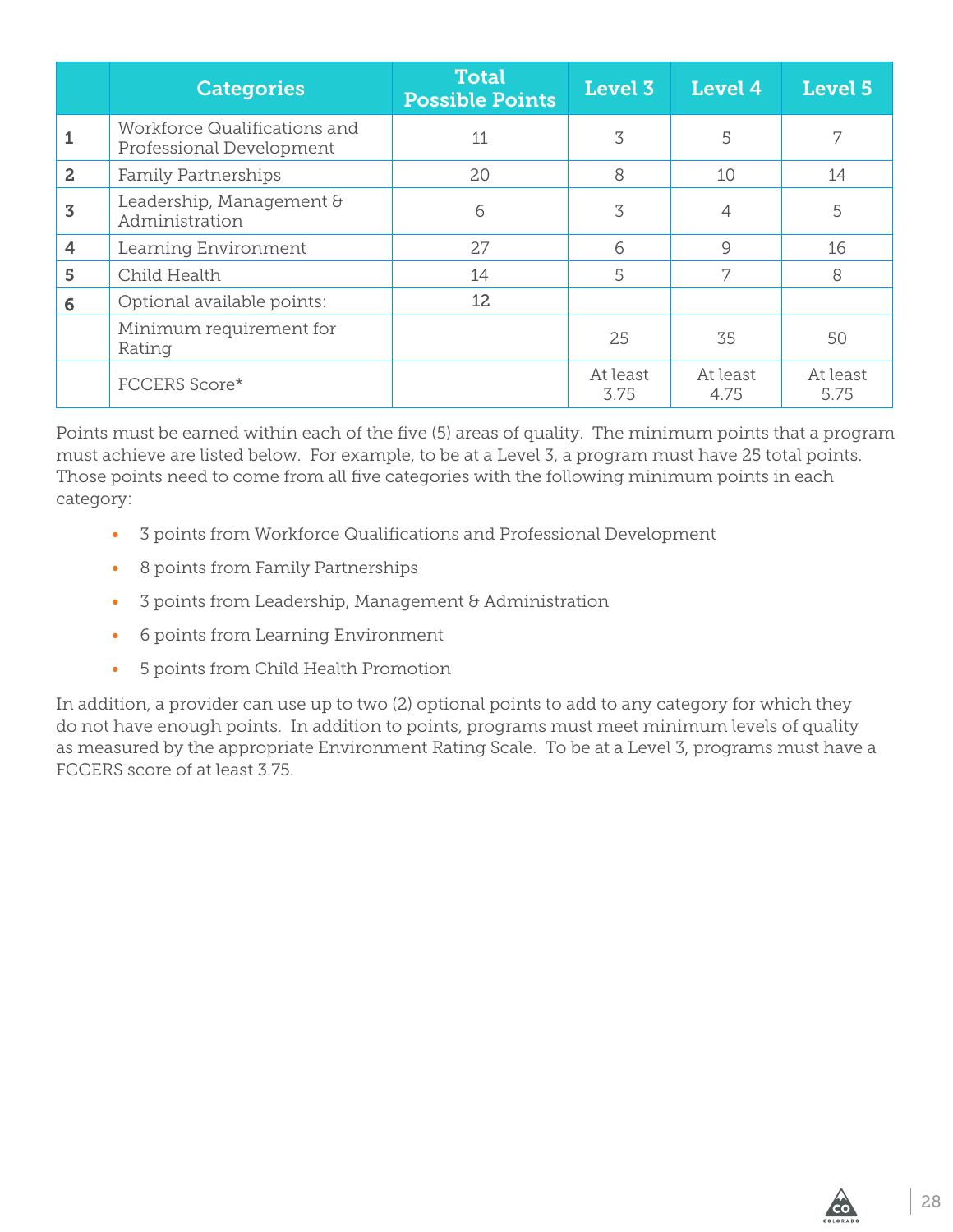#### I. Workforce Qualifications and Professional Development

|                   | <b>Family Child Care Qualifications (Select 1 Category)</b>        | <b>Points</b> |
|-------------------|--------------------------------------------------------------------|---------------|
| 1.1               | Meets requirements for Early Childhood Professional II Credential  |               |
| $\perp$ 1.2       | Meets requirements for Early Childhood Professional III Credential |               |
| $\vert 1.3 \vert$ | Meets requirements for Early Childhood Professional IV Credential  |               |

|                  | <b>On-Going Professional Development</b>                                                                                                                                                                                                                                                       | <b>Points</b> |
|------------------|------------------------------------------------------------------------------------------------------------------------------------------------------------------------------------------------------------------------------------------------------------------------------------------------|---------------|
| 1.4              | The Early Care Professional and any other professionals who provide direct<br>services to children will complete an annual self-assessment based on Colorado's<br>competencies for Early Childhood Educators and use this to inform and update<br>the Individual Professional Development plan |               |
|                  | Coaching and Consulting (Select 1)                                                                                                                                                                                                                                                             |               |
| 1.5a             | Early Care Professional has received (or is currently receiving) credentialed<br>coaching/consulting activities of at least three (3) hours within the past 12<br>months                                                                                                                       | 1             |
| 1.5 <sub>b</sub> | Early Care Professional has received (or is currently receiving) credentialed<br>coaching/consulting activities of at least five (5) hours within the past 12<br>months                                                                                                                        | 2             |
| 1.5c             | Early Care Professional has received (or is currently receiving) credentialed<br>coaching/consulting activities of at least eight (8) hours in the past 12 months                                                                                                                              | 3             |

#### II. Family Partnerships

|     | <b>Home Language</b>                                                                                                                                                       | <b>Points</b> |
|-----|----------------------------------------------------------------------------------------------------------------------------------------------------------------------------|---------------|
| 2.1 | The program provides documentation or written procedure of the use of<br>$\frac{1}{2}$ interpreters, or other resources for help with other languages of enrolled families |               |

|      | <b>Sensitivity to Diversity</b>                                                                                                                                                                                                                                                                   | Points |
|------|---------------------------------------------------------------------------------------------------------------------------------------------------------------------------------------------------------------------------------------------------------------------------------------------------|--------|
| 2.2. | The program provides materials and resources (information about community-<br>based programs, community mental health, child nutrition, physical fitness,<br>food banks, Child Find, medical/dental resources) in a way that is accessible to all<br>families, including families with high needs |        |
| 2.3  | The program offers opportunities for all families, including those from different<br>backgrounds and communities, to get to know one another and work together<br>for the benefit of the children in the program                                                                                  |        |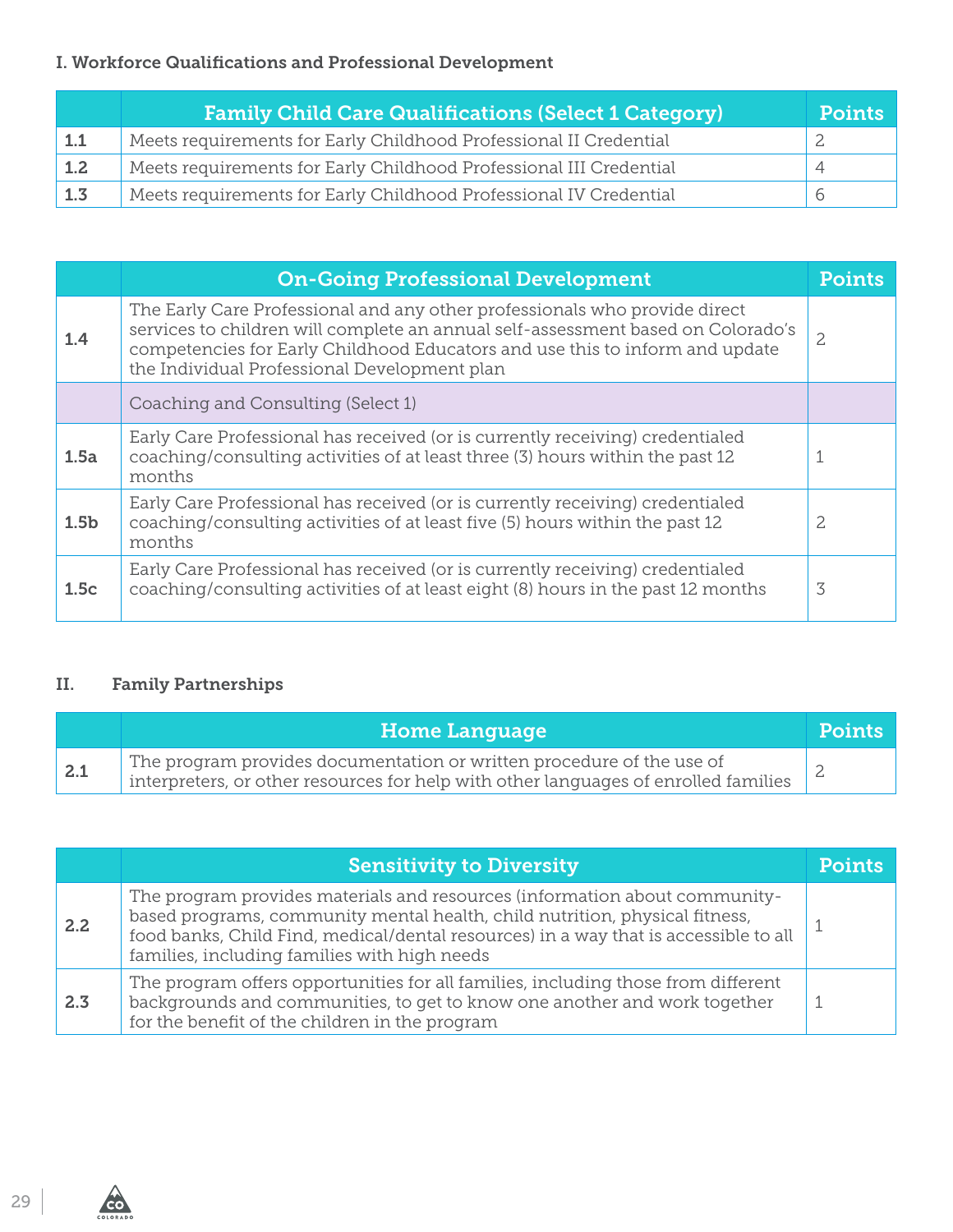|     | <b>Transitions</b>                                                                                                                                                                                                                                                                                                                                                       | Pointe |
|-----|--------------------------------------------------------------------------------------------------------------------------------------------------------------------------------------------------------------------------------------------------------------------------------------------------------------------------------------------------------------------------|--------|
| 2.4 | The program has written procedures that describe how transitions are supported<br>and information shared with families in order to help prepare the child and<br>family for transition to new settings                                                                                                                                                                   |        |
| 2.5 | The program offers information sessions and/or individual family meetings<br>specific to child transitions (e.g., what to expect in terms of transitions to another<br>setting, connecting families with schools for children transitioning into school)<br>in order to help prepare the child and family for transition and to help the child<br>adjust to new settings | -2.    |

|     | <b>Engagement of Families</b>                                                                                                                                                                               | <b>Points</b> |
|-----|-------------------------------------------------------------------------------------------------------------------------------------------------------------------------------------------------------------|---------------|
| 2.6 | Program conducts an annual family survey to ask families for suggestions on<br>how to improve the program and how the program can support families. The<br>results from the survey are shared with families | 2             |
| 2.7 | The program conducts two annual parent/provider conferences                                                                                                                                                 |               |
| 2.8 | The program offers annual educational information sessions on child<br>development and learning aligned with the Early Learning and Development<br>Guidelines                                               | 2             |
| 2.9 | The program provides a series of parenting classes annually, which includes<br>family goal setting and action plans                                                                                         | 3             |

|      | <b>Engagement with Community</b>                                                                                                                                                                                                                                                                                                                                                   | <b>Points</b> |
|------|------------------------------------------------------------------------------------------------------------------------------------------------------------------------------------------------------------------------------------------------------------------------------------------------------------------------------------------------------------------------------------|---------------|
| 2.10 | A plan is written and implemented describing procedures to refer and connect<br>families to appropriate community service agencies (e.g., mental health, health,<br>developmental, educational)                                                                                                                                                                                    |               |
| 2.11 | The program coordinates and/or collaborates with community service providers,<br>families, school district personnel, etc. in order to design learning activities<br>that aid in meeting outcomes/goals of Individualized Family Service Plans<br>(IFSP), Individual Education Programs (IEP), School Readiness Plans, Individual<br>Learning Plans, and/or other individual plans |               |

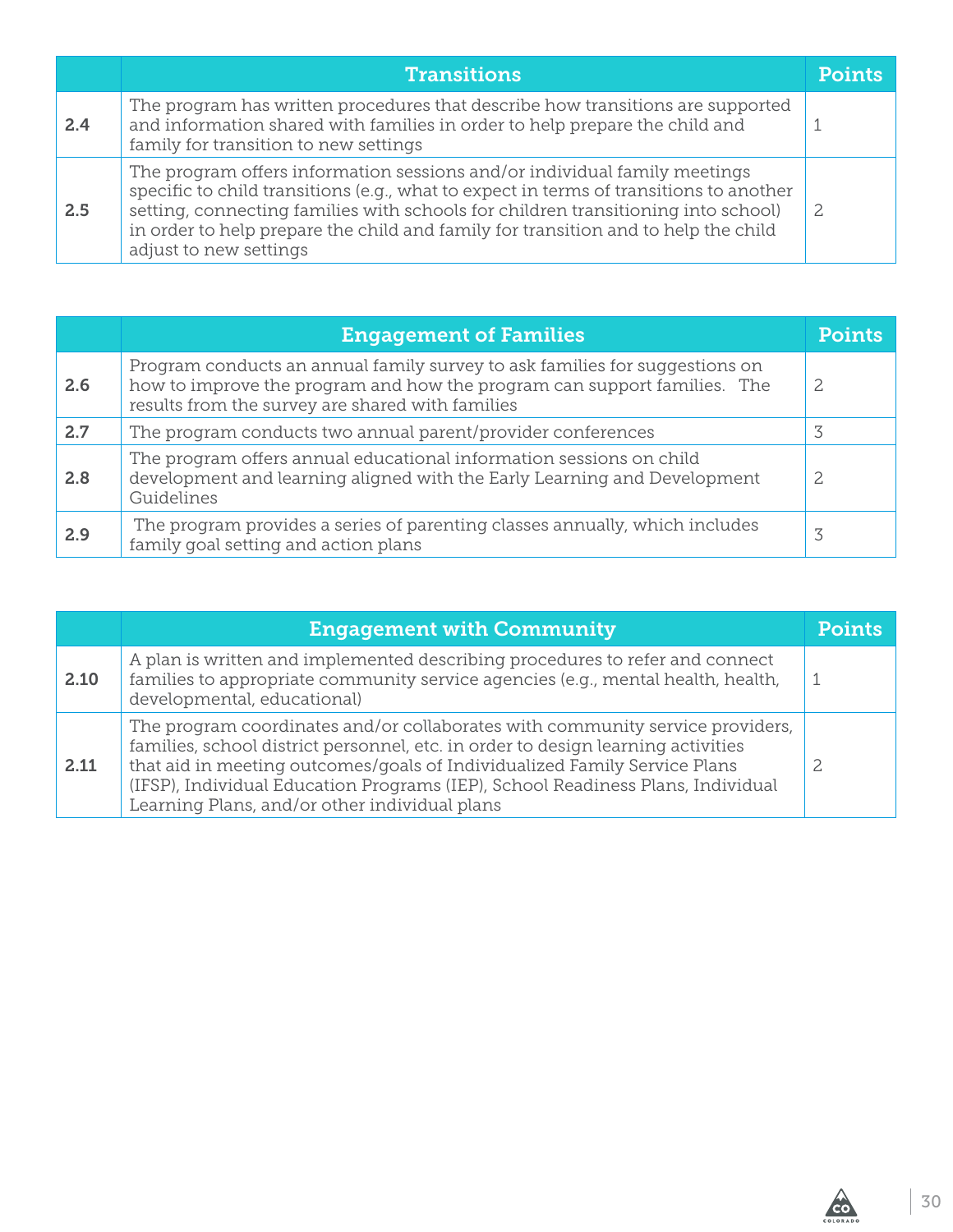### III. Leadership, Management and Administration

|     | <b>Program Evaluation</b>                                                                                                                                                                     | <b>Points</b> |
|-----|-----------------------------------------------------------------------------------------------------------------------------------------------------------------------------------------------|---------------|
| 3.1 | The program has developed a continuous quality improvement plan that is<br>updated annually, shared with staff, families, and stakeholders, with documented<br>goals, timelines, and outcomes |               |

|     | <b>Professional Conduct</b>                                                                                        | <b>Points</b> |
|-----|--------------------------------------------------------------------------------------------------------------------|---------------|
| 3.2 | $\top$ The program has a written code of ethics. If applicable, staff is trained annually<br>on the code of ethics |               |

|     | <b>Business Administration</b>                                                                                                                                | <b>Points</b> |
|-----|---------------------------------------------------------------------------------------------------------------------------------------------------------------|---------------|
| 3.3 | The program has a current business plan and/or strategic plan created or revised<br>in the past 36 months                                                     |               |
| 3.4 | The program has a current-year operating budget and quarterly income and<br>expense statements that show revenues, expenses, and budget compared to<br>actual |               |

#### IV. Learning Environment

|     | <b>Curriculum</b>                                                                                                                                                                                                                                                                                                                                                                                                                                                                                                                                          | Points |
|-----|------------------------------------------------------------------------------------------------------------------------------------------------------------------------------------------------------------------------------------------------------------------------------------------------------------------------------------------------------------------------------------------------------------------------------------------------------------------------------------------------------------------------------------------------------------|--------|
| 4.1 | The program has a curriculum that has been aligned with the domains of<br>Colorado's Early Learning and Development Guidelines, and is age specific to<br>the children the program serves to include: 1) physical development and health;<br>2) social $\theta$ emotional development; 3) language and literacy development; 4)<br>cognitive development; 5) literacy knowledge & skills; 6) logic & reasoning; 7)<br>mathematics knowledge & skills; 8) science knowledge & skills; 9) social studies<br>knowledge & skills; 10) creative arts expression |        |
| 4.2 | The provider provides documentation that training on selected curriculum has<br>been completed within the past 24 months                                                                                                                                                                                                                                                                                                                                                                                                                                   |        |



**COLORADO**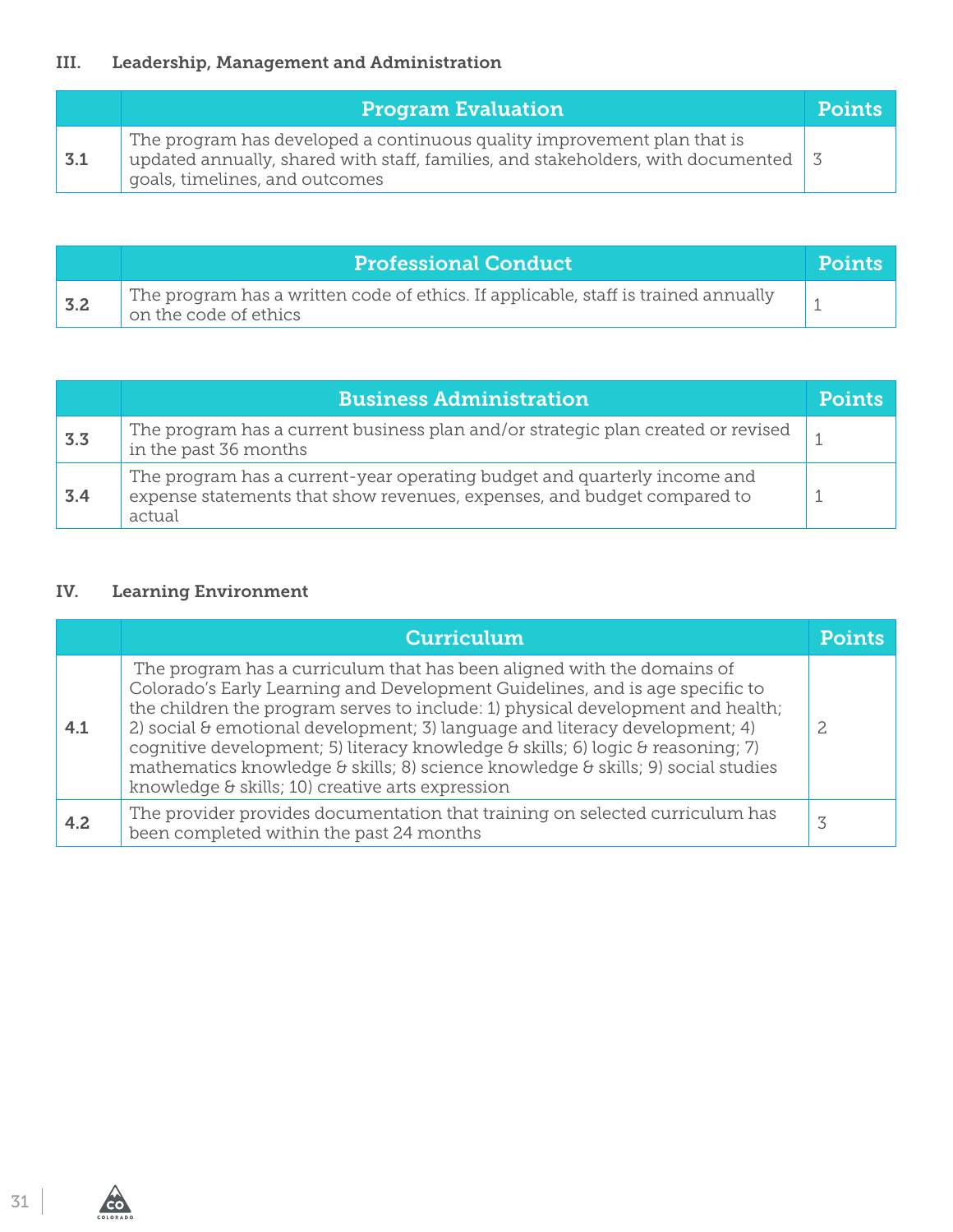|                  | <b>Ratio and Group Size (Select 1)</b>                                                                                                               | <b>Points</b>  |
|------------------|------------------------------------------------------------------------------------------------------------------------------------------------------|----------------|
| 4.3a             | The Program has designed a plan and timeline to move toward lower group size<br>and improve adult: child ratios beyond what is required by licensing | $\overline{c}$ |
|                  | Partial implementation of a plan to lower group size and improve adult:child<br>ratios as follows:                                                   |                |
|                  | Partial implementation-Total capacity seven (7) children <sup>1</sup>                                                                                |                |
|                  | Up to One (1) child under 12 months                                                                                                                  |                |
|                  | Up to One (1) child 12 months - 2 years                                                                                                              |                |
| 4.3 <sub>b</sub> | Up to One (1) 2 years to 3 years                                                                                                                     |                |
|                  | Up to two (2) children 3-5 years - enrolled and attending kindergarten                                                                               | $\overline{4}$ |
|                  | Up to two (2) school age children                                                                                                                    |                |
|                  |                                                                                                                                                      |                |
|                  | Partial implementation for Large Family Child Care Homes:                                                                                            |                |
|                  | Total capacity of eleven (11) children and two (2) caregivers, 2nd caregiver<br>required when seven (7) or more children in care                     |                |
|                  | Full Implementation meeting lower Group size and adult: child ratios as follows:                                                                     |                |
|                  | Full implementation-Total capacity six (6) children <sup>2</sup>                                                                                     |                |
|                  | Up to One (1) child under 12 months                                                                                                                  |                |
|                  | Up to One (1) child 12 months - 2 years                                                                                                              |                |
| 4.3 <sub>c</sub> | Up to One (1) 2 years to 3 years                                                                                                                     | 6              |
|                  | Up to two (2) children 3-5 years - enrolled and attending kindergarten                                                                               |                |
|                  | Up to two (2) school age children                                                                                                                    |                |
|                  | <b>Full implementation for Large Family Child Care Homes:</b>                                                                                        |                |
|                  | Ten (10) children and two (2) caregivers, 2nd caregiver required when six (6) or<br>more children are in care.                                       |                |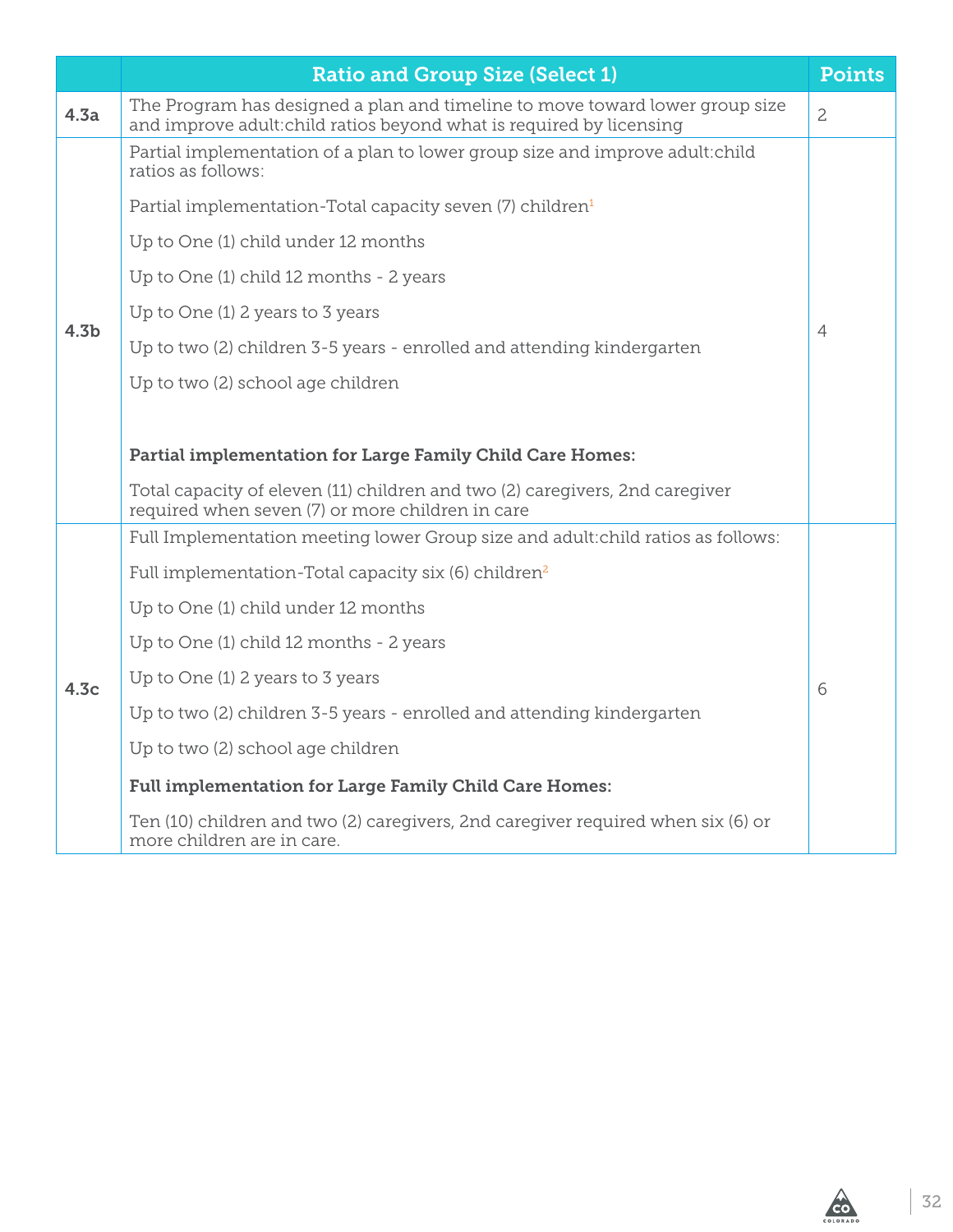|                  | <b>Observational Assessment of the Program</b>                                                                                                                                       | <b>Points</b>  |
|------------------|--------------------------------------------------------------------------------------------------------------------------------------------------------------------------------------|----------------|
| 4.4              | The program has conducted a self-assessment using an assessment tool in<br>addition to the FCCRS and uses results to inform the quality improvement plan                             | $\mathbf{2}$   |
|                  | Pre-K CLASS ASSESSMENT (Select 1 Category)                                                                                                                                           | Points         |
|                  | The program has had a reliable, independent, trained observer complete a CLASS<br>Assessment in the previous 12 months in at least 50% of classrooms with average<br>minimum scores: |                |
| 4.5a             | Emotional Support:<br>4.5                                                                                                                                                            | $\mathbf{2}$   |
|                  | Classroom Observation: 4.5                                                                                                                                                           |                |
|                  | Instructional Support: 2.0                                                                                                                                                           |                |
|                  | The program has had a reliable, independent, trained observer complete a CLASS<br>Assessment in the previous 12 months in at least 50% of classrooms with average<br>minimum scores: |                |
| 4.5 <sub>b</sub> | 5.5<br><b>Emotional Support:</b>                                                                                                                                                     | $\overline{4}$ |
|                  | Classroom Observation: 5.0                                                                                                                                                           |                |
|                  | Instructional Support: 2.5                                                                                                                                                           |                |
|                  | The program has had a reliable, independent, trained observer complete a CLASS<br>Assessment in the previous 12 months in at least 50% of classrooms with average<br>minimum scores: |                |
| 4.5c             | <b>Emotional Support:</b><br>6.0                                                                                                                                                     | 6              |
|                  | Classroom Observation: 6.0                                                                                                                                                           |                |
|                  | Instructional Support: 3.0                                                                                                                                                           |                |

|     | <b>Child Assessment</b>                                                                                                                                                                                                                                                                                                   | Points |
|-----|---------------------------------------------------------------------------------------------------------------------------------------------------------------------------------------------------------------------------------------------------------------------------------------------------------------------------|--------|
| 4.6 | The program has a child assessment system that has been aligned with<br>Colorado's Early Learning and Development Guidelines                                                                                                                                                                                              |        |
| 4.7 | Developmentally appropriate child assessments (e.g., observation data, portfolios,<br>work samples) are conducted within 90 calendar days after enrollment, and two<br>others within a year. Results of assessments are shared during parent/teacher<br>conferences in a culturally and linguistically appropriate manner |        |
| 4.8 | Provider has been trained on the use of an approved assessment system<br>(including all screening and assessment tools used)                                                                                                                                                                                              |        |
| 4.9 | Assessment results are used to individualize curriculum and lesson planning                                                                                                                                                                                                                                               | 2.     |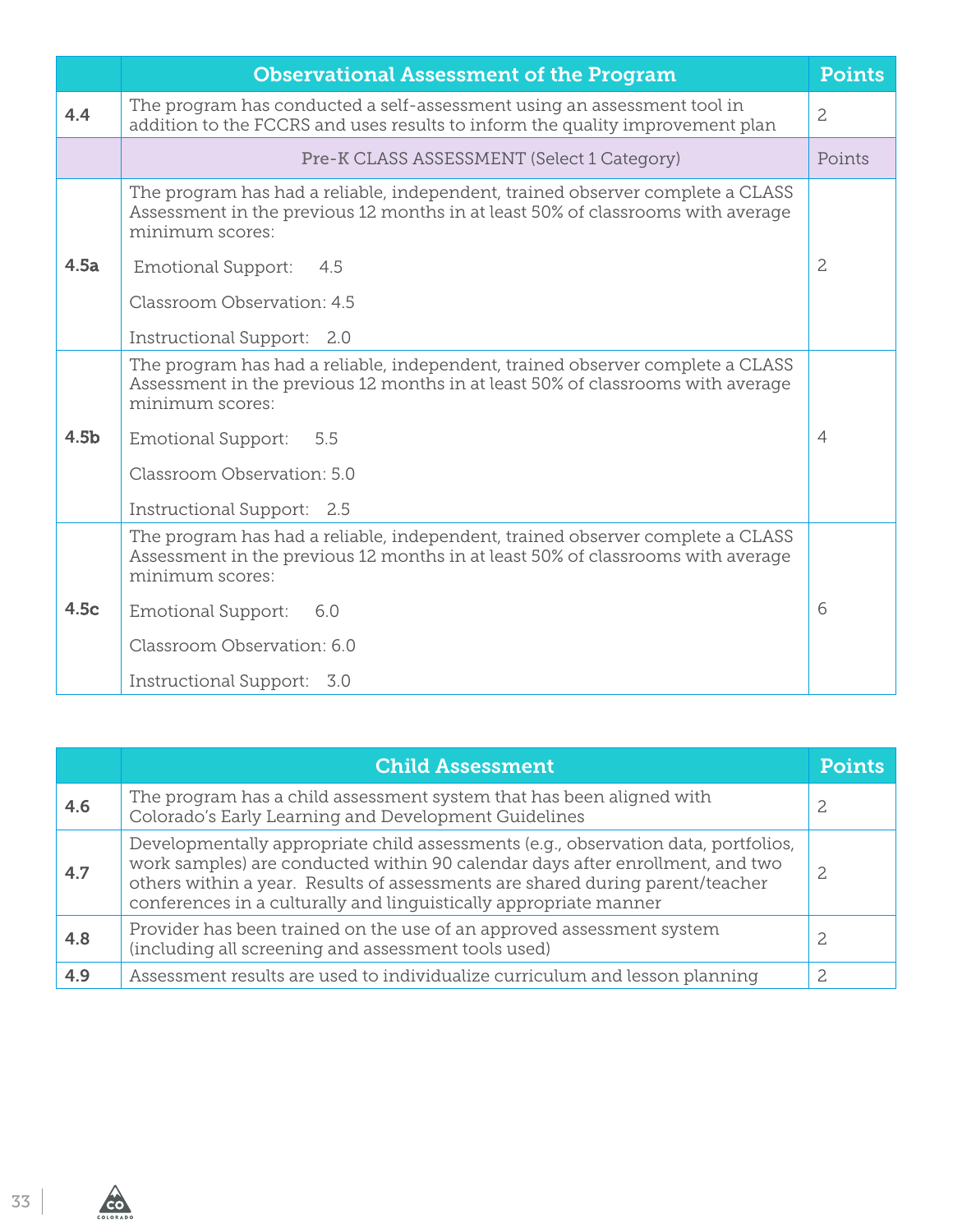#### V. Child Health

|     | <b>Child Health Promotion</b>                                                                                                                                                        | <b>Points</b>  |
|-----|--------------------------------------------------------------------------------------------------------------------------------------------------------------------------------------|----------------|
| 5.1 | The program collects (or provides resources) for hearing, vision, and dental<br>screenings for enrolled children                                                                     | 3              |
| 5.2 | The program ensures the child has medical insurance and a medical home or<br>provides resources for families to obtain                                                               | $\overline{c}$ |
| 5.3 | The program makes a referral or provides referral information to the family<br>as appropriate for any child for whom a developmental concern has been<br>identified                  | 2              |
| 5.4 | The program has a one-time certified playground inspection conducted. A<br>playground quality improvement plan is created based on the results and<br>progress is monitored annually | 2.             |
| 5.5 | Classroom teachers lead children in structured physical activities daily. (Once<br>in a 3 hour or less time period; twice in a 5 hour or more time period)                           |                |
| 5.6 | Program offers nutrition information and education programs, annually, led by<br>nutritionist or registered dietician                                                                | $\overline{c}$ |
| 5.7 | Program has a garden and serves fruits/vegetables from the garden for children<br>to taste                                                                                           | $\overline{c}$ |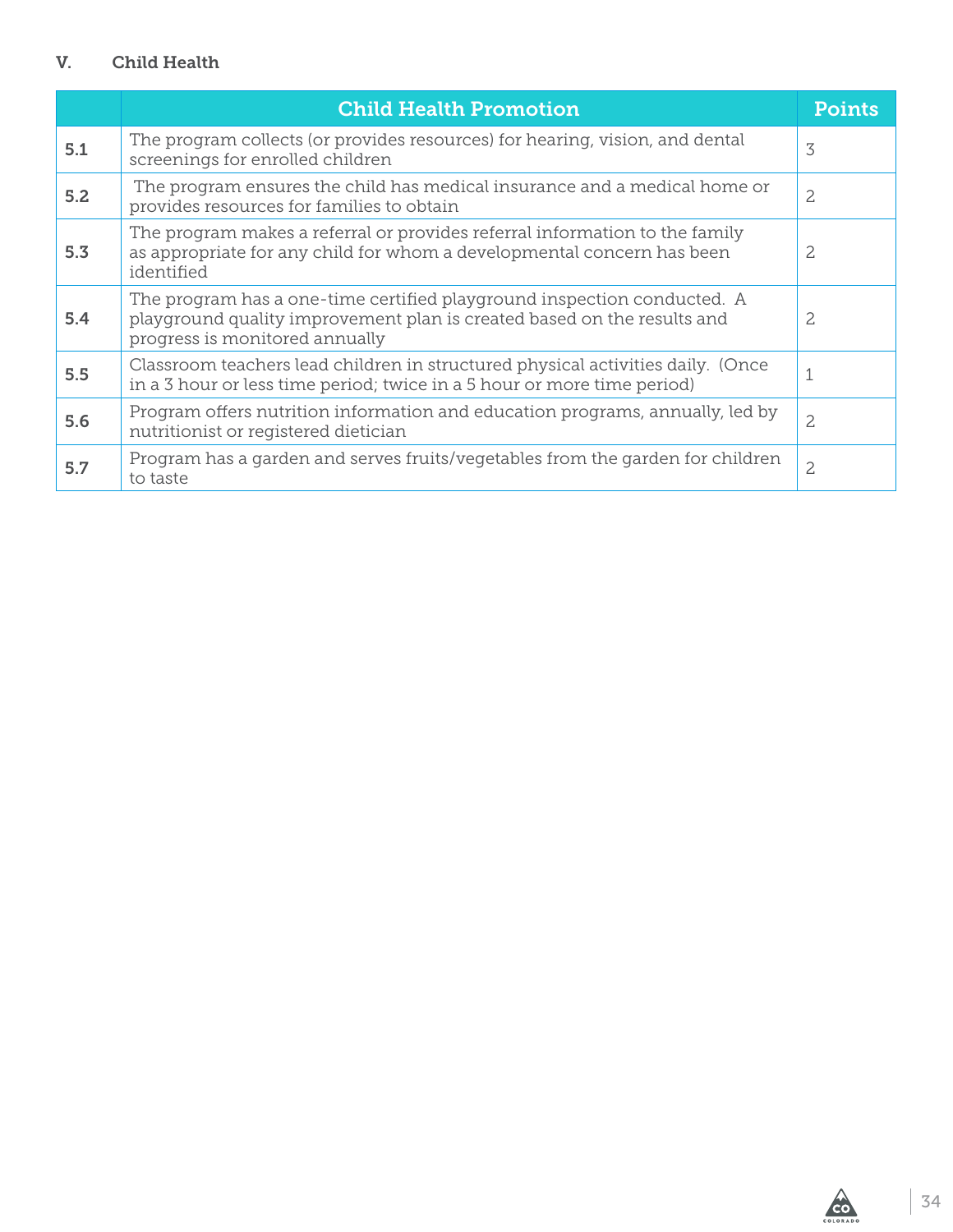#### VI. Optional

|     | <b>Home Language</b>                                                                                                                                                                                                     | <b>Points</b> |
|-----|--------------------------------------------------------------------------------------------------------------------------------------------------------------------------------------------------------------------------|---------------|
| 6.1 | The program honors the child's home language and encourages home<br>language development by having at least one careqiver/teacher who is<br>bilingual if there is a dominant second language <sup>3</sup> in the program |               |

|     | <b>Additional Professional Staff</b>                                                                                                                                                                                                                                                                                                                              | Points |
|-----|-------------------------------------------------------------------------------------------------------------------------------------------------------------------------------------------------------------------------------------------------------------------------------------------------------------------------------------------------------------------|--------|
| 6.2 | The program employs or maintains a service contract with one or more of<br>the following program professional personnel: Child Care Health Consultant,<br>Mental Health Consultant, Family Services Support staff, Professional<br>Development Coordinator, Early Childhood Coordinator, program manager<br>and/or Coach, Special Education Staff or Nutritionist |        |
| 6.3 | The program employs or maintains a service contract with one or more of<br>the following administrative professional personnel: Business Manager,<br>Accountant, Human Resources Director, shared service provider or alliance                                                                                                                                    |        |

|     | <b>Professional Leadership</b>                                                                                                                                                                                                                                                                                                                                  | <b>Points</b> |
|-----|-----------------------------------------------------------------------------------------------------------------------------------------------------------------------------------------------------------------------------------------------------------------------------------------------------------------------------------------------------------------|---------------|
| 6.4 | The Program actively participates in a community leadership role with their<br>local early childhood council or another early childhood organization; which<br>may include participation on a formal committee, serving as a board member,<br>presenting at an early childhood conference, or acting in a leadership role for an<br>early childhood association |               |

|     | <b>CLASS Assessments Infant/Toddler</b>                                                                                                                          | <b>Points</b> |
|-----|------------------------------------------------------------------------------------------------------------------------------------------------------------------|---------------|
| 6.5 | The has had a reliable, independant, trained observer complete an infant CLASS<br>Assessment in the previous 12 months in at least 50% of classrooms.            | 2             |
| 6.6 | The program has had a reliable, independant, trained observer complete a<br>Toddler CLASS Assessment in the previous 12 months in at least 50% od<br>classrooms. |               |

 $\bullet$   $\bullet$ 

- 1 Families with multiple birth children (twins, triplets) will be honored given capacity remains at a total of seven (7) children
- 2 Families with multiple birth children (twins, triplets) will be honored given capacity remains at a total of six (6) children
- $\overline{3}$  The home language of 50% or more of the children is a specific language other than English.